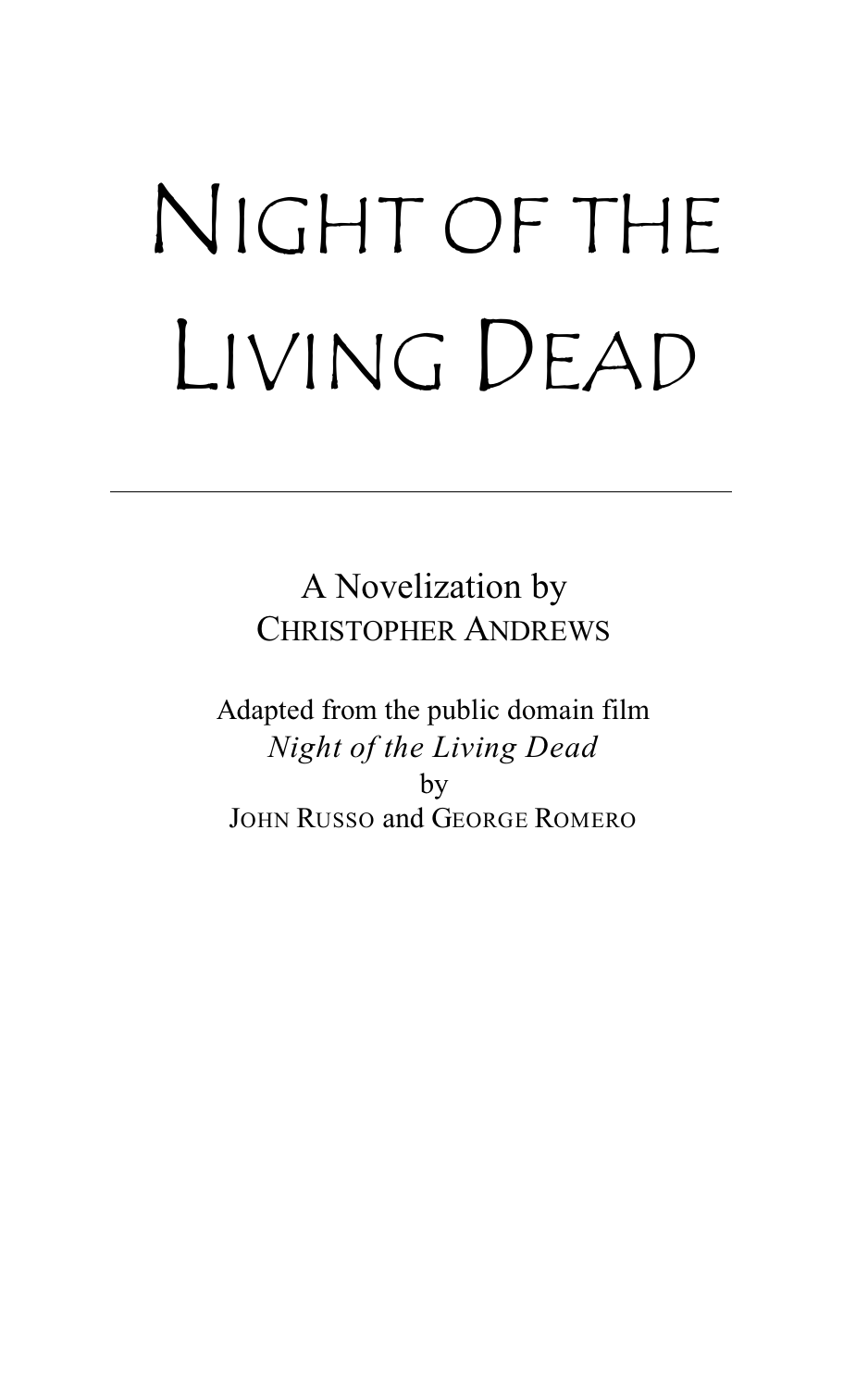Copyright © 2009 by Christopher Andrews

Night of the Living Dead

ISBN: Trade paperback 978-0-9824882-1-8

All rights reserved. No part of this book may be reproduced or transmitted in any form or by any means electronic or mechanical, including photocopying, recording, or by any information storage and retrieval system, without permission in writing from the copyright owner.

This book is a work of fiction, based on a film by John Russo and George Romero — the film *Night of the Living Dead* is property of public domain per U.S. Copyright Law. Names, characters, places, and incidents are either the product of the creators' imagination or are used fictitiously, and any resemblance to any actual persons, living or dead, events, or locales is entirely coincidental.

This book was printed in the United States of America.

Rising Star Visionary Press trade paperback edition: October, 2009

**A Rising Star Visionary Press book for extra copies please contact by e-mail at risingstarvisionarypress@earthlink.net or send by regular mail to Rising Star Visionary Press Copies Department P O Box 9226 Fountain Valley, CA 92728-9226**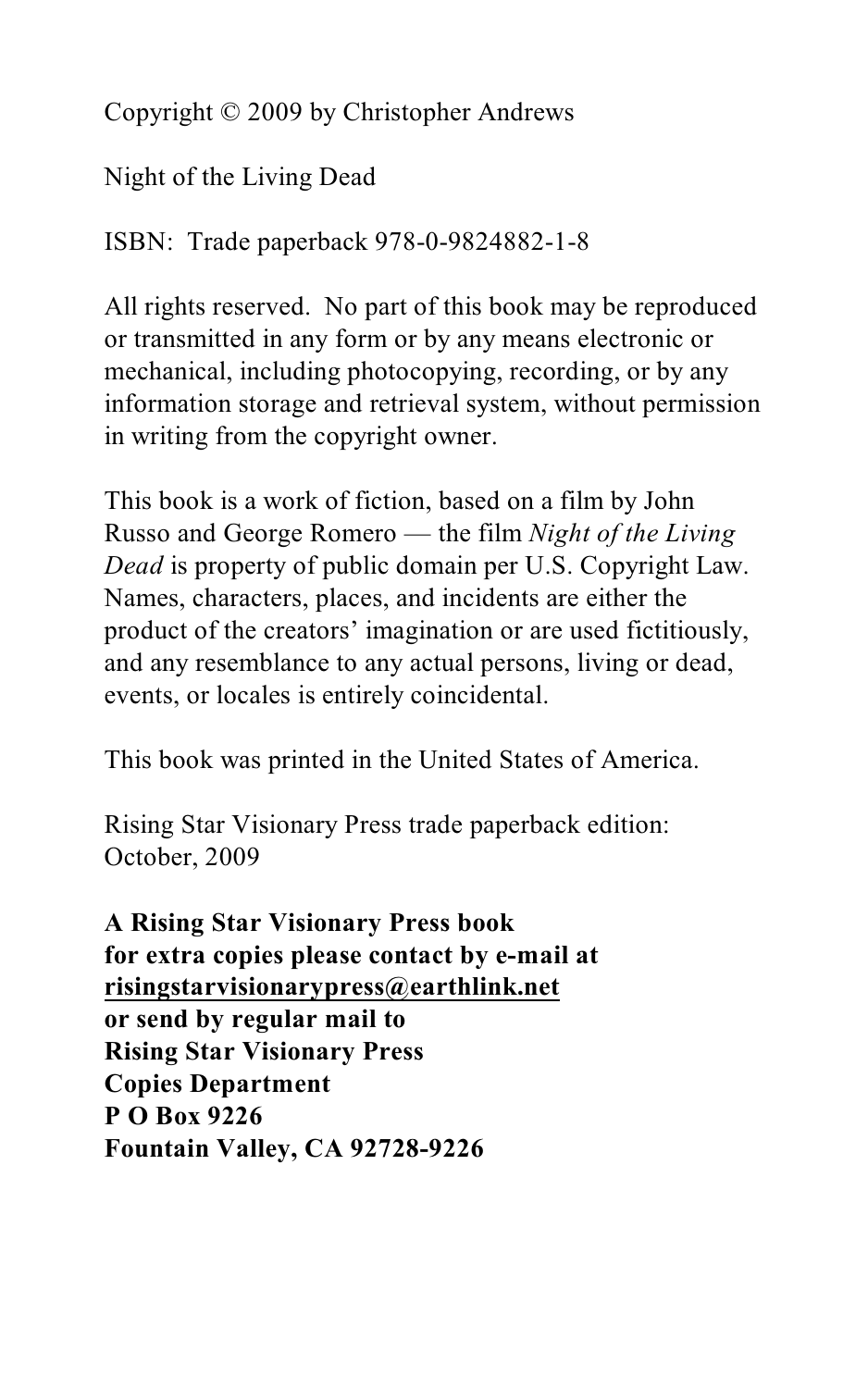With absolute respect for the film's creators, *John Russo* and *George Romero*.

And thank you to *Daniel* and *Lindsey* at Rising Star Visionary Press for this opportunity.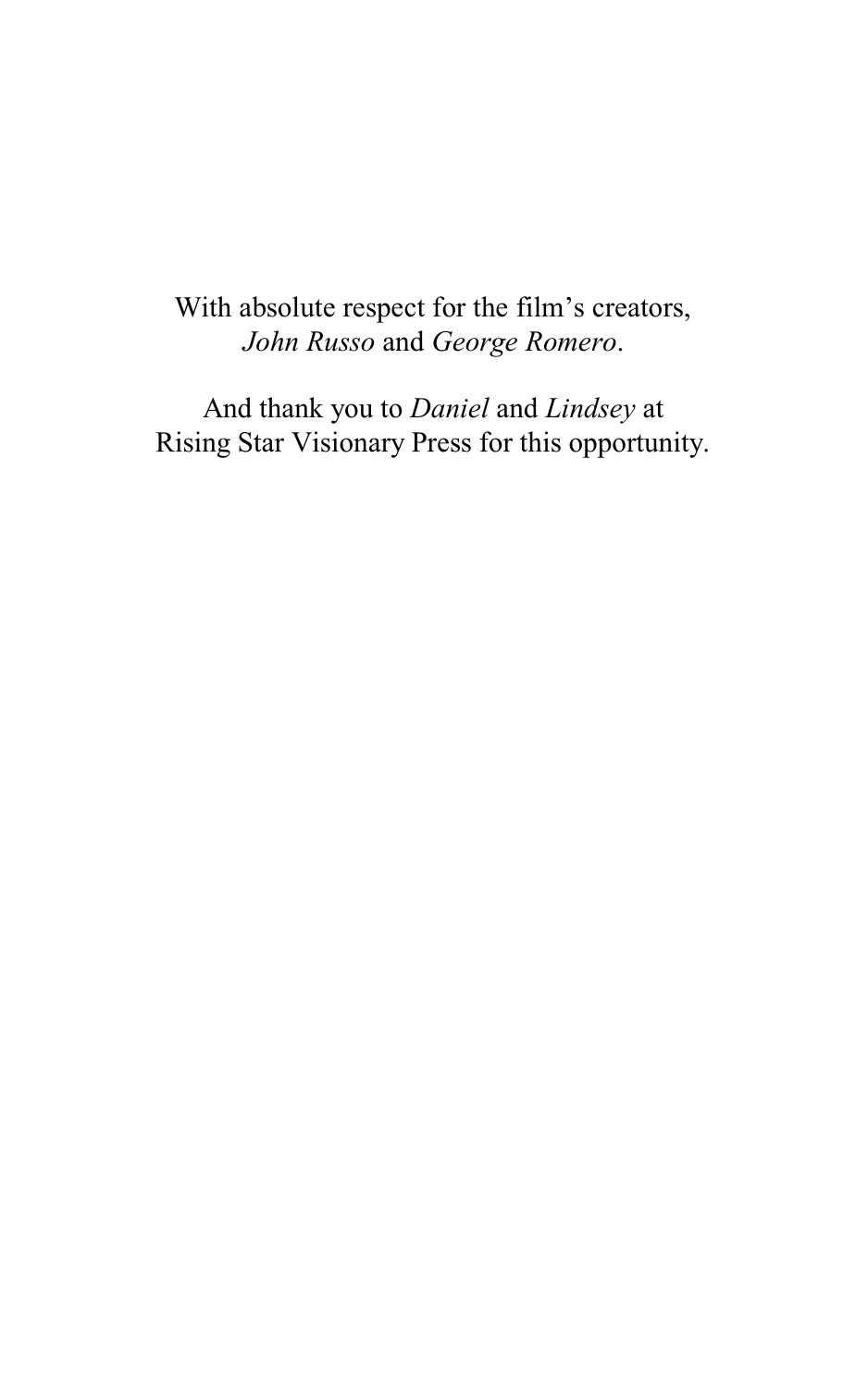## BARBRA

*"They're coming to get you, Barbra ..."*

Barbra jerked, her head snapping upright with painful rigidity. Her neck burned in protest, and she bit down on a gasp the barest instant before it escaped her lips. If Johnny realized that she had fallen asleep while he had to drive ...

But a glance from the corner of her eye showed that her brother had not noticed. He was grumbling under his breath again, too wrapped up in his own bad mood to pay attention to her, for now.

Barbra breathed a sigh of relief, her heart slowing to a more normal pace — not that she would be able to release all of her tension until they got this over with. She glanced out the open passenger-side window, using her blonde hair as a curtain as she looked out at the pretty yet mundane scenery.

What was it that had startled her? A dream that was just beginning to unfold ...

No, not a dream. Not really. A *memory*. A memory of the place they were going, a place she dreaded so much, of her brother chasing her around like a cruel idiot, terrifying his baby sister with his hackneyed Boris Karloff impression. Under other circumstances, she might have mentioned it, using a feint of shared humor to ease her nerves, to try and force her adulthood to scoff her inner child into submission.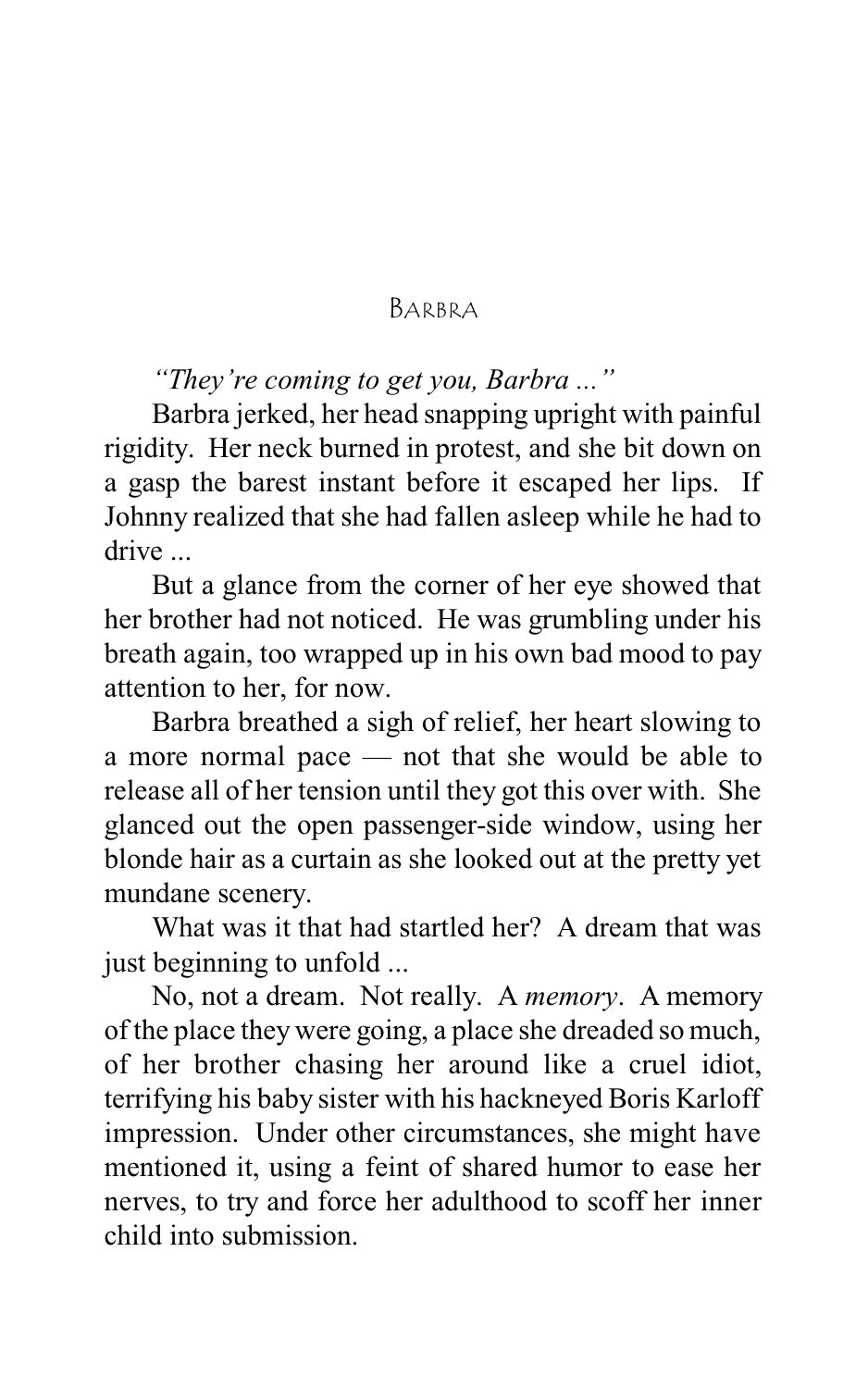But no, it would not be a good idea to remind Johnny of his juvenile games. Lord knew Johnny could be a handful at the best of times, and today's annual errand had already put him into a foul mood.

Johnny had been difficult all day. But then, Johnny was *always* difficult.

Life had not been especially kind to either of them. Their father had died when they were both very young. In spite of their mother's shaky health, she had been forced to take a job as a seamstress, leaving them to spend their days with a grandfather who was not known for his warmth. He had been a church-going man — "churchgoing" as in the Hellfire & Brimstone variety. His long lectures and sermons had influenced Barbra to attend church to this day (though she preferred a *quieter* church to the one her grandfather had insisted they attend as children), but they had driven Johnny to grow up boisterous and irreverent. This attitude led to frequent conflicts with their grandfather, their mother, and even Barbra on any number of occasions.

Such as today.

Barbra was doing everything she could to keep things civil. She knew that Johnny hated these long trips out to their father's grave, but Johnny owned a car and she didn't, so she had been trying to keep the peace. When the car radio had stopped working about an hour ago, leading to a litany of curse words from Johnny, Barbra had bitten her tongue to avoid voicing her disapproval, which would have only created more tension. He was also chainsmoking cigarette after cigarette, something he *knew* she hated ... but she said nothing.

At long last, they turned onto the winding dirt and gravel road that slithered its lazy way up to the cemetery.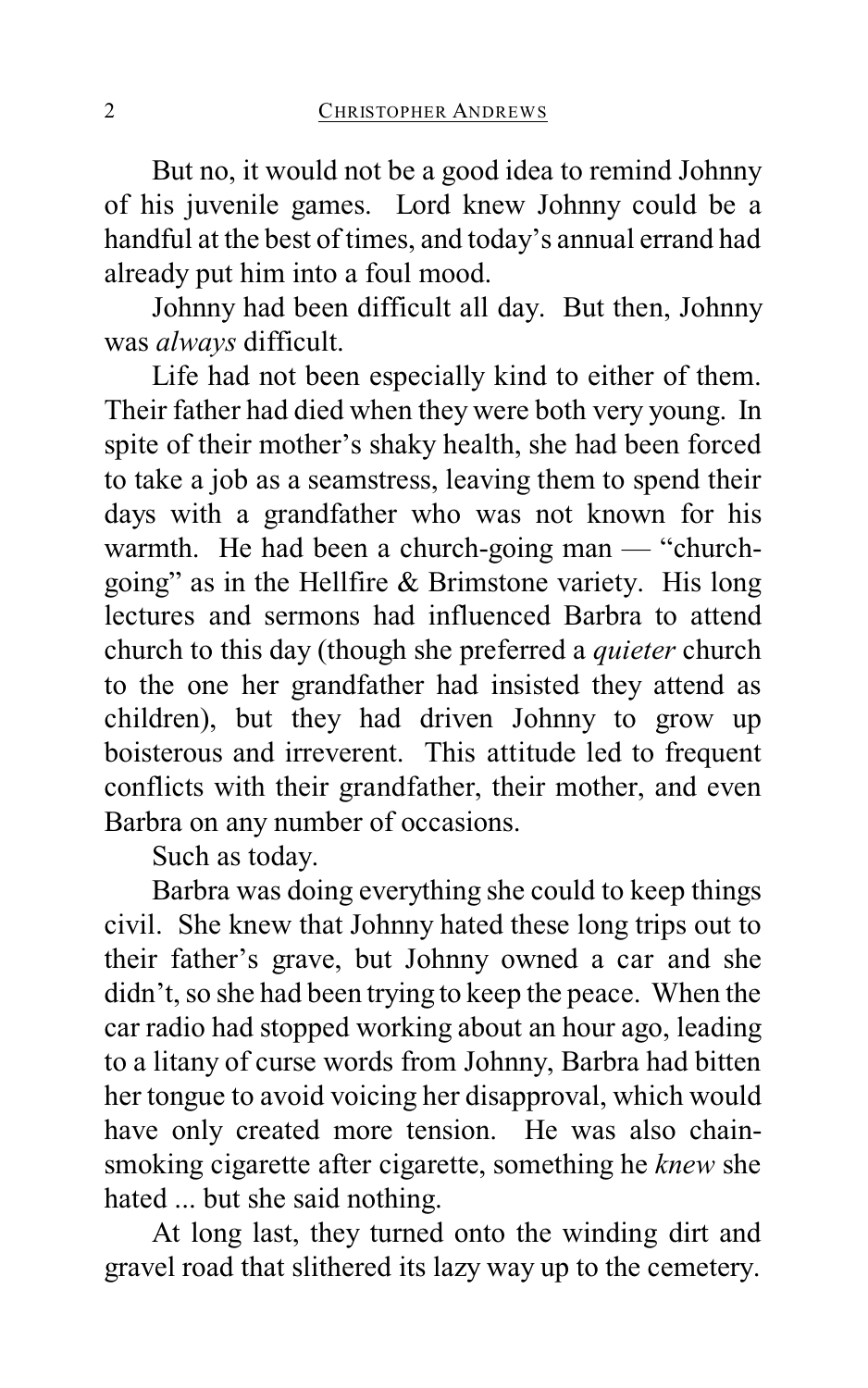Their ritual for the sad anniversary of their father's death was halfway over.

Johnny had ceased his quiet grumbling, and when he pulled the car into their usual spot near the top of the hill, Barbra offered a light comment. "They ought to make the day the time changes the first day of summer."

Johnny was in the middle of crushing out his cigarette. "What?"

"Well," she explained, "it's eight o'clock and it's still light."

"A lot of good the extra daylight does us," Johnny groused as he futzed with his silly leather driving gloves. "Now we've still got a three-hour drive back. We're not going to be home until after midnight."

"Well if it *really* bugged you, Johnny," she observed, "you wouldn't do it."

She realized as soon as the words left her mouth that it was a mistake, but fortunately, Johnny did not rise to the bait with his usual vehemence. He just snorted and said, "You think I *wanna* blow Sunday on a scene like *this*? You know, I figure we're either gonna have to move Mother out here or move the grave into Pittsburgh."

Barbra rankled and reminded him, "She can't make a trip like this."

"Ohhh," Johnny scoffed as he twisted around to reach into the backseat. "It's not that she can't ... Is there any of that candy left?"

Barbra leaned forward to look. "No."

Johnny pulled the small wreath onto his lap. "Look at this thing," he grumbled. " 'We still remember.' *I* don't. You know, I don't even remember what the man *looks* like."

The sad thing was, she couldn't tell if he really meant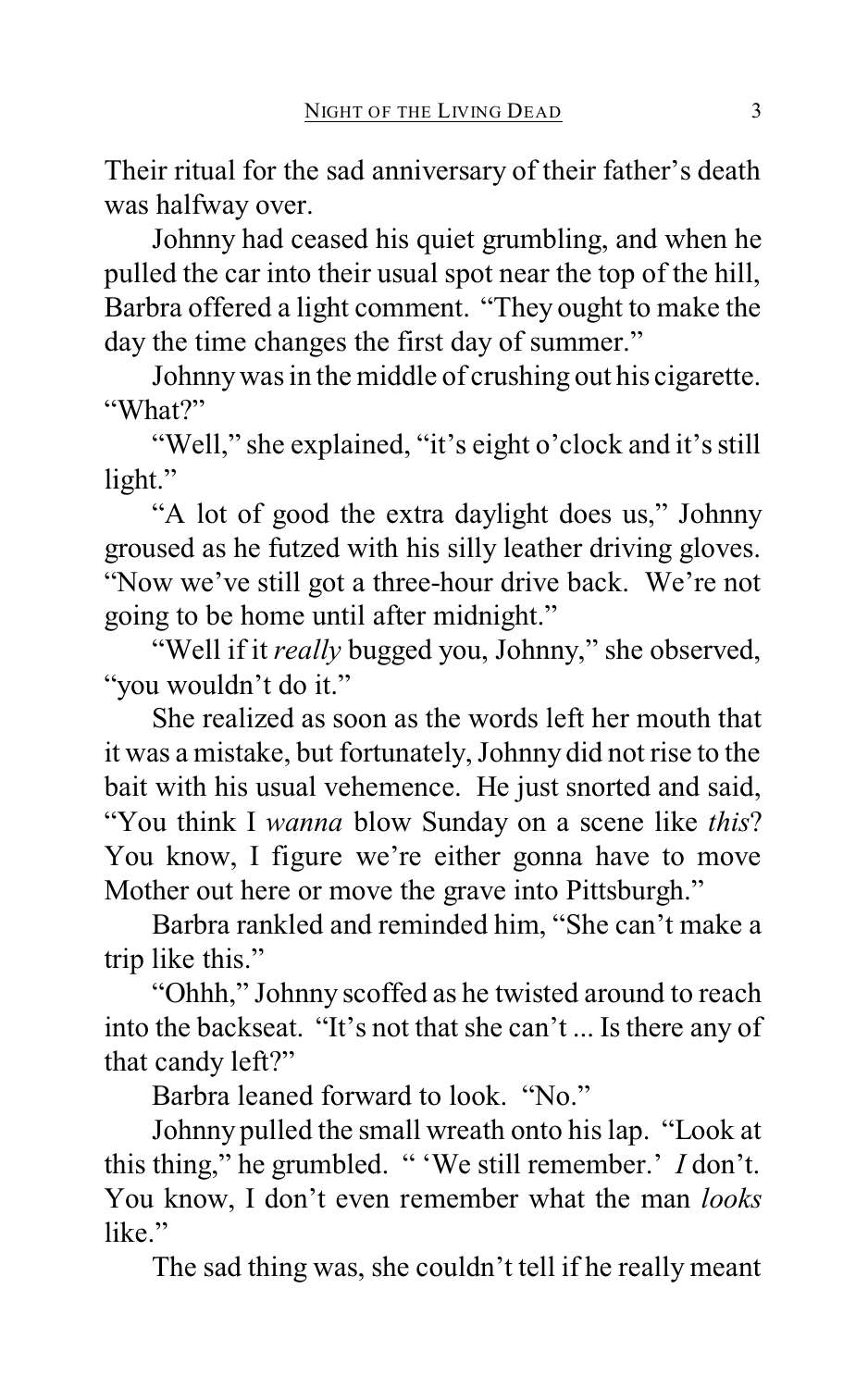it or was just trying to provoke a reaction from her. "Johnny," she sighed, "it takes you five minutes ..."

"Yeah, 'five minutes' to put the wreath on the grave, and *six hours* to drive back and forth. Mother wants to remember, so *we* trot two hundred miles into the country and *she* stays at home."

Weary and wanting to close the subject, Barbra rolled up her window and returned to her placating voice. "Well, we're here, John, all right?"

Johnny mumbled some retort, but he, too, began rolling up his window. Barbra got out of the car and crossed around behind it, her heels crunching on the gravel and making her feel a bit unbalanced. Very faintly, she heard the radio start to whistle through Johnny's rising window.

Now *it decides to work!* she thought.

As she waited for Johnny to catch up, she was only vaguely aware of the voice on the radio saying something about technical problems. She was too busy looking around the graveyard in the dimming light, and struggling to keep her jittery nerves from getting the best of her.

*They're coming to get you, Barbra ...*

Barbra shuddered. She had never liked graveyards. Pulling her coat tighter around her throat, she stepped off the road and onto the cemetery lawn just as Johnny joined her.

"There was nothing wrong with the radio," he said as he came alongside her. "Must have been the station."

*All of them?* she started to remark, but decided against it — implying that his car wasn't as cherry as it once was would be unwise. Instead, she ignored his comment and asked, "Which row is it in ...?"

Together, the siblings meandered into the somewhat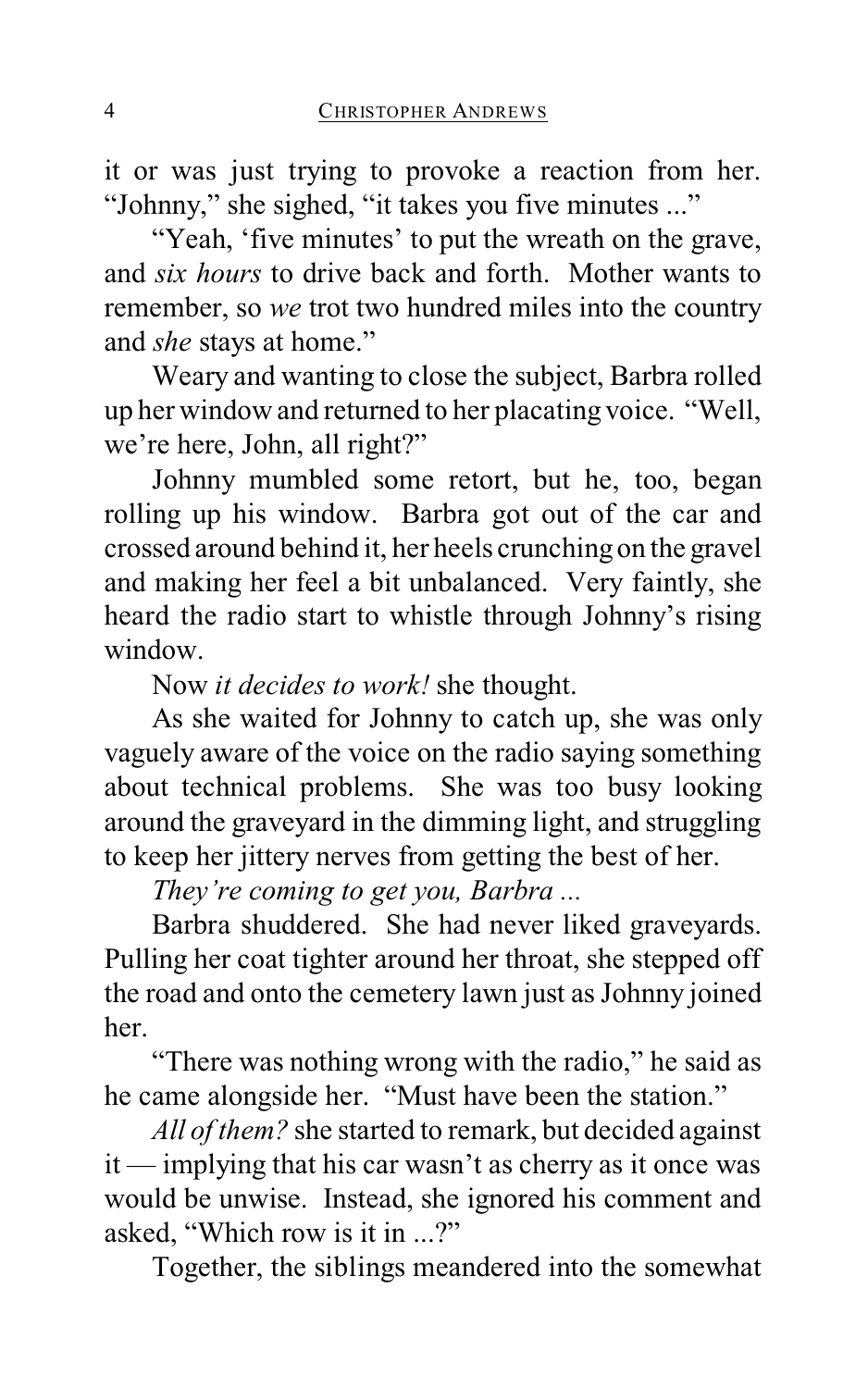disorganized graveyard. They cast about for their father's grave while Johnny carried the wreath and Barbra made sure not to lose her footing — her heels had not been designed for soft earth any more than the gravel road.

The glooming sky and lengthening shadows chased a tickle up Barbra's spine. The place was just so empty, so ... well, dead.

"Boy, there's no one around," Johnny observed in a low voice, as though echoing her thoughts.

"Well it's late," Barbra retorted, the surroundings getting the best of her nerves. "If you'd gotten up earlier..."

"Aw, look, I already lost an hour'ssleep with the time change—"

"I think you complain just to hear yourself talk." She shoved her hands into her coat pockets just as she spotted their father's headstone. "*There* it is."

Marching over at first, Barbra's steps slowed as they approached the unkempt grave. Her heartbeat was fluttering again, and she feigned a sudden interest in a low-hanging branch as Johnny knelt to set the crossshaped wreath in place.

"I wonder what happened to the one from last year," Johnny said. "Each year we spend good money on these things, we come out here, and the one from last year's gone."

Barbra shrugged. "Well, the flowers die and ... the caretaker or somebody takes them away."

A low thunder rumbled through the evening sky from dark clouds rolling in over the horizon. Johnny leaned back to inspect his handiwork over the rims of his glasses. "Yeah, a little spit-and-polish, you can clean this up, sell it next year." He climbed to his feet. "I wonder how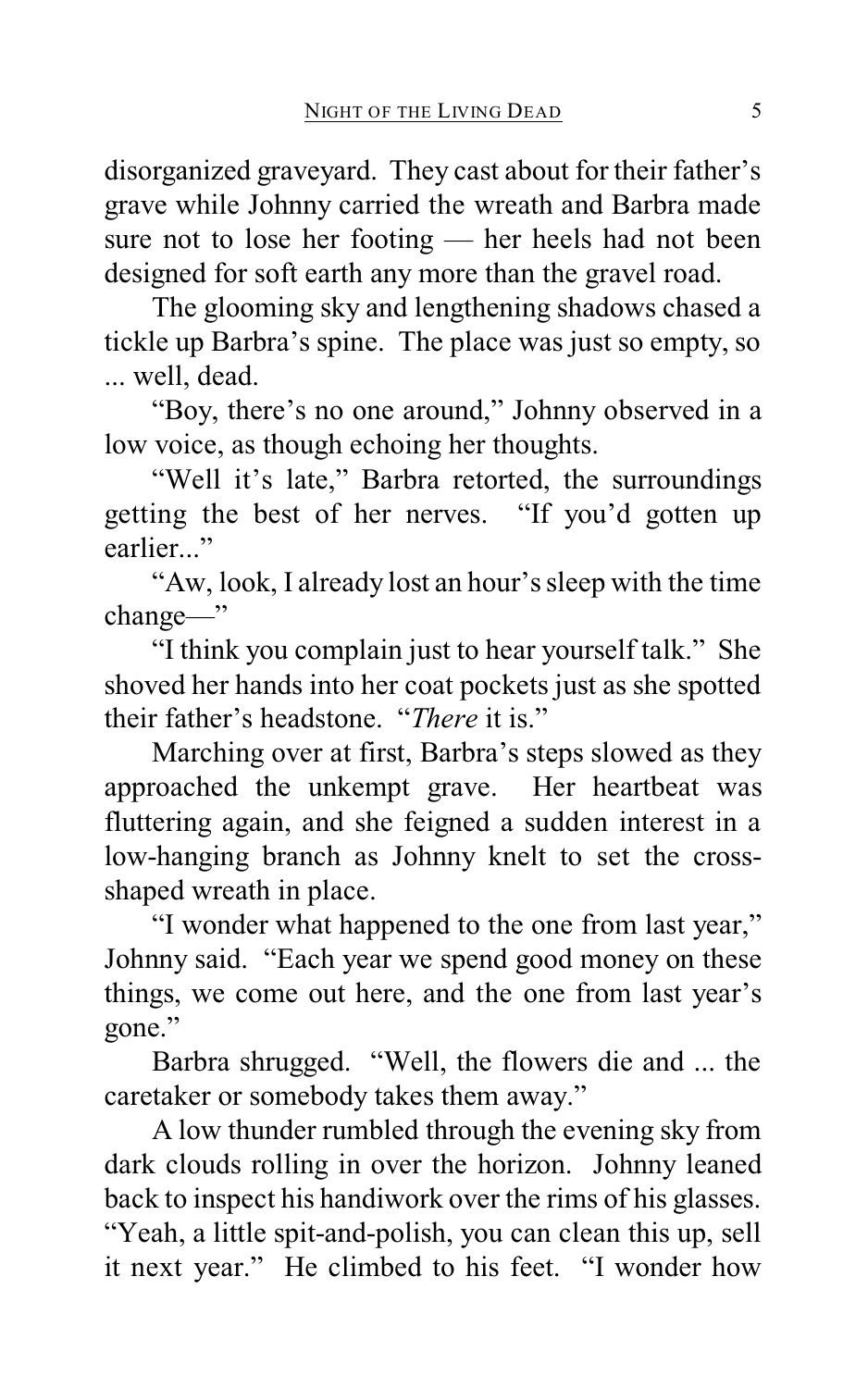many times we've bought the same one."

Ignoring him again, Barbra stepped forward as Johnny stepped back. She knelt before the grave of their father, clasped her hands, closed her eyes, and began to pray.

She heard Johnny shuffling around behind her probably uncomfortable with her supplication, if she knew her brother. The thunder rolled again, and Barbra focused to keep her breathing steady.

Sure enough, Johnny only managed to wait a few more seconds before needling, "Hey, come on, Barb, church was this morning, huh?"

Another clap of thunder — the loudest yet — made her jump a little, but it also brought her a reprieve. Her eyes remained closed, but Johnny must have taken a moment to look around, perhaps evaluating the sky for rain; a creaky rustling also told her that he was slipping back into those driving gloves of his.

But eventually, as always, he started again. "Hey, I mean, prayin's for *church*, huh? Come on ..."

Barbra sighed, but kept her eyes shut. "I haven't seen *you* in church lately."

Johnny chuckled. "Yeah, well ... there's not much sense in my goin' to church." He paused, then asked, "Do you remember one time when we were small, we were out here?"

*Oh, no ...*

Johnny continued, sounding nostalgic of all things! "It was from right over there. I jumped out at you from behind a tree, and Grandpa got all excited and he shook his fist at me and he said, 'Boy, you'll be damned to hell!"

Barbra stood then, averting her eyes. Why couldn't things ever be easy with Johnny?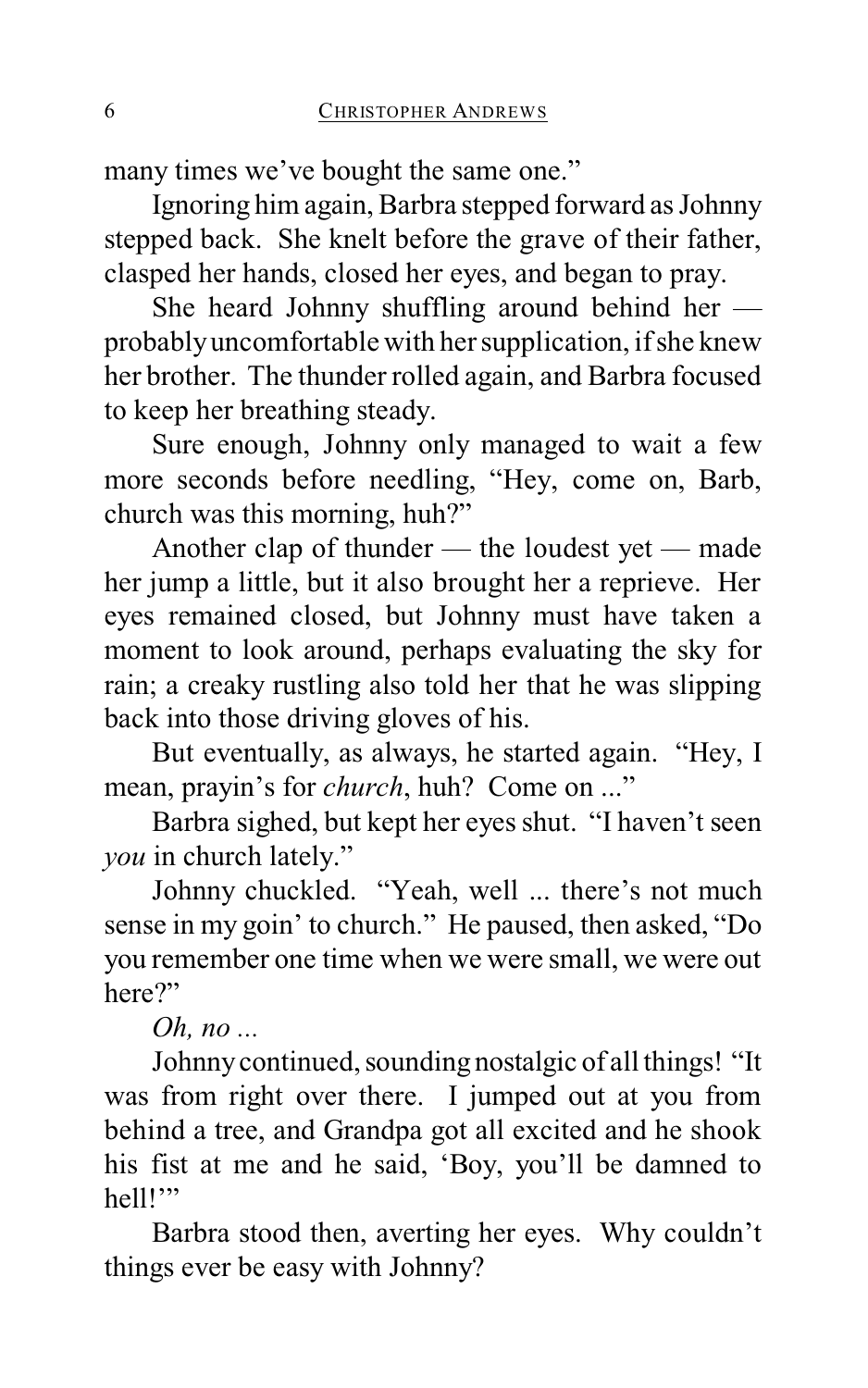Johnny chuckled again, still thankfully oblivious as to how nervous he was making her. "Remember that? Right over there ..."

Barbra walked away, heading in the general direction of the car.

"Boy," Johnny said, still musing over the tree in question, "you used to really be scared here."

"Johnny," she said, turning his name into a chastisement. Big mistake.

Johnny locked onto the tremor in her voice like a cat onto a mouse. "Hey, you're still afraid!" He sounded all too pleased with himself.

"Stop it now!" she scolded, trying in her own way to sound like their grandfather. "I mean it!"

That was the worst thing she could have done with Johnny — all it did was egg him on. He smiled and started with that annoying, creepy voice of his. "They're coming to get you, Barbra ..."

"Stop it! You're ignorant!"

Barbra turned her back on him, but her idiot brother kept at it. He ducked around one of the larger tombstones, then pulled himself over the top like some kind of ghoul. "They're coming for you, Barbra ..." he moaned in his Karloff-wannabe voice.

Barbra stomped her way back toward the car, and Johnny followed. She hesitated just long enough to tell him, "*Stop* it! You're acting like a *child*!"

"They're coming for you ..." Johnny insisted.

Barbra scoffed with as much false courage as she could muster and continued on her way.

It was sad, really. Here they were, two supposed adults — one teasing the other like a child, and the other *afraid* like a child. Johnny could barely maintain his faux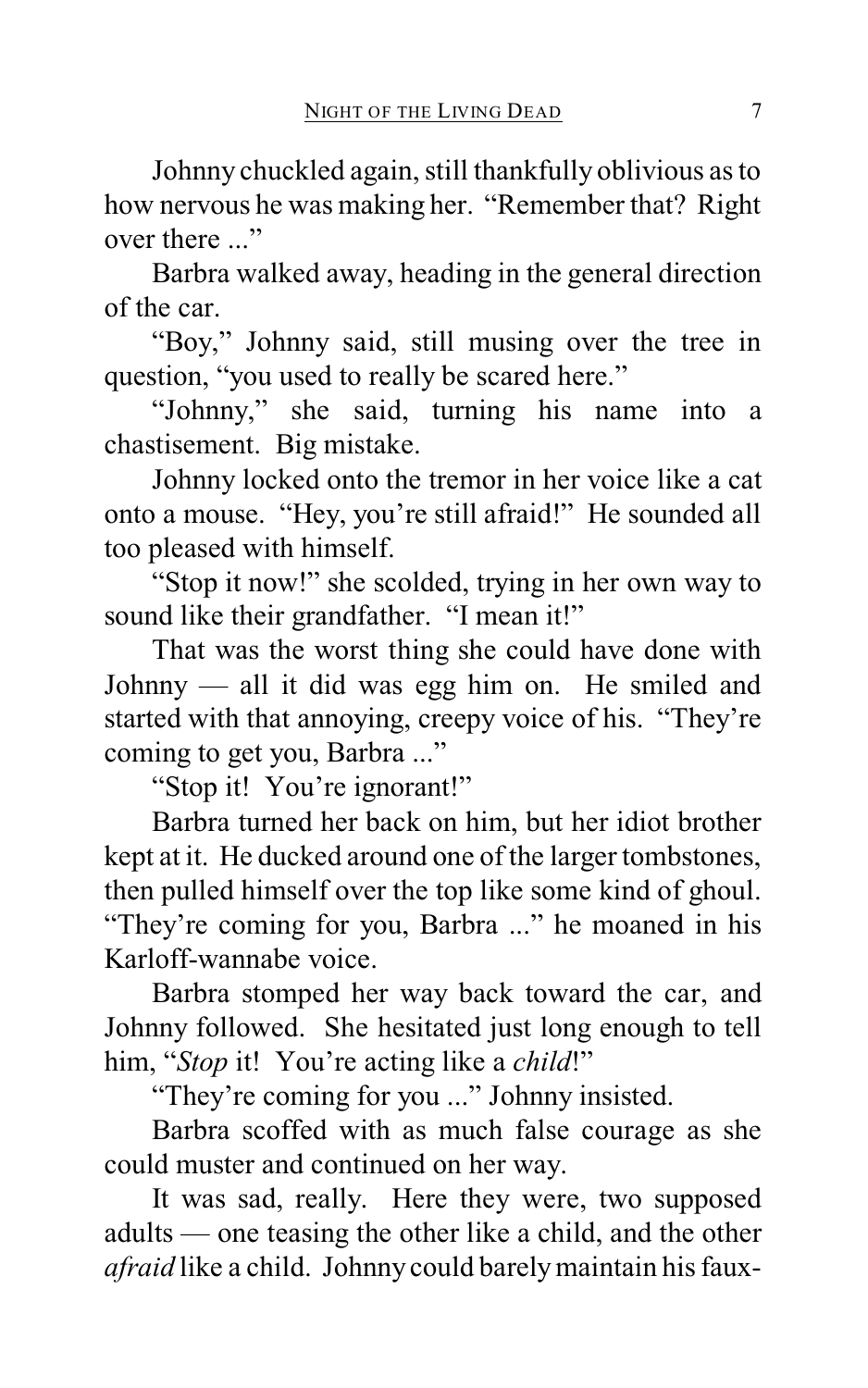frightened mask as the impulse to grin at her rose and fell. He looked over to his right, and Barbra followed his gaze.

An older man was shambling through the cemetery. He swayed from side to side and looked a little bedraggled, and Barbra had to wonder if he was drunk, perhaps even driven to drink by visiting a fallen loved one here in this lonely place.

"Look!" Johnny proclaimed. "There comes one of them now."

Barbra was aghast. "He'll hear you!" she admonished with a ferocious whisper.

Johnny ran up to her, taking her by the shoulders in mock fear. "Here he comes now! I'm getting out of here!"

"Johnny!" Barbra gasped as Johnny took off. He ran past the man, and Barbra's cheeks burned in humiliation. She often thought that their grandfather had been too harsh with them, but at times like this, she wondered if maybe he should've tanned Johnny's hide a little *more* often.

Her hands tucked into her pockets and her eyes low in embarrassment, Barbra continued on her way. She would cross paths with the poor man in a matter of seconds, and she prepared to apologize for her brother's boorish antics.

The man attacked her.

Barbra screamed as he grabbed at her, only the collar of her coat preventing his fingernails from tearing into the flesh of her throat. Her shrieks grew strangled as he clutched at her, pulling her toward his snarling mouth he snapped his teeth as though trying to bite her face! Despite the wildness of his expression, he made very little noise. His body smelled horrible, and from what little sound he did make, his rancid breath made her sick.

Johnny stopped and looked back just in time to see the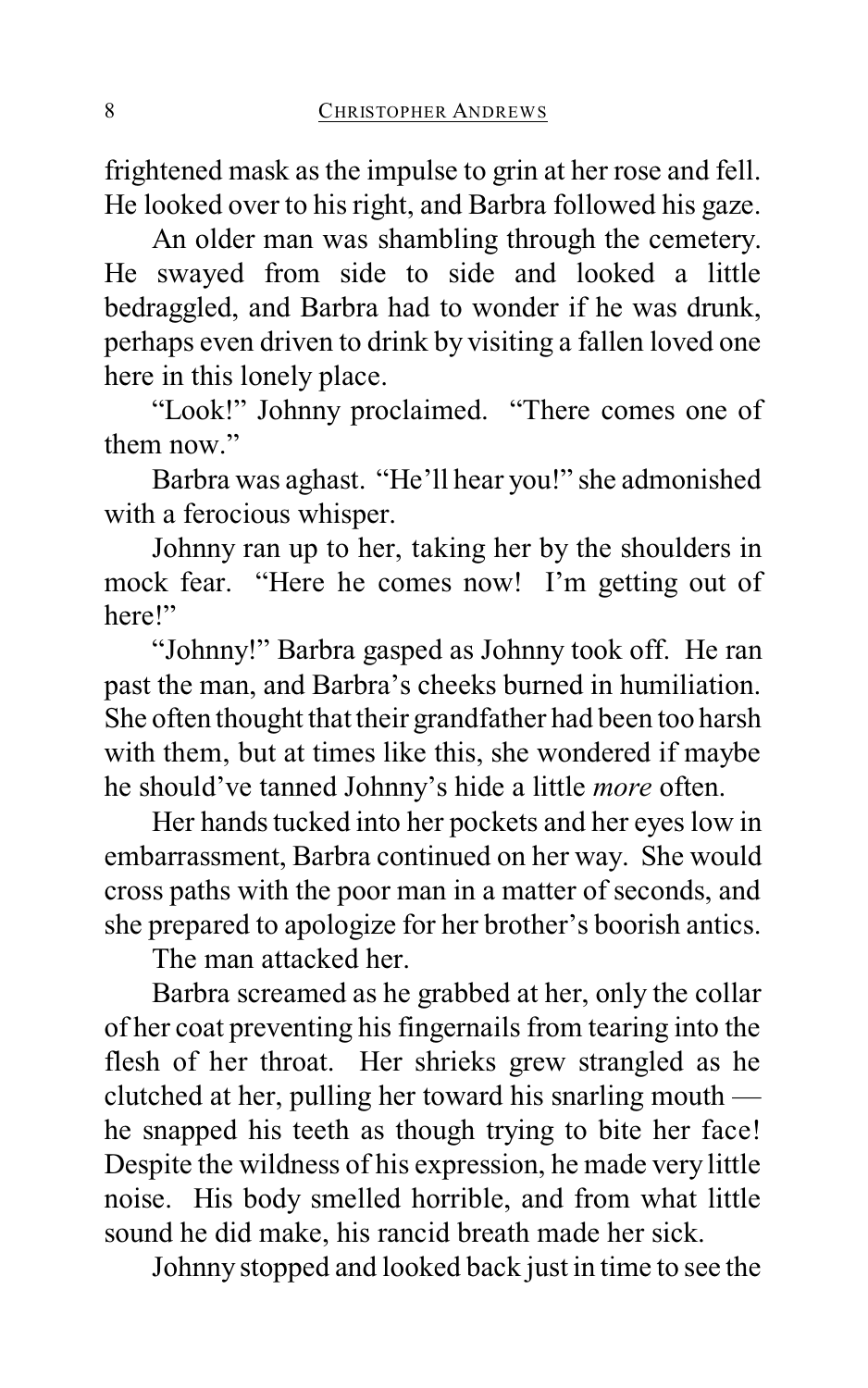man assault his sister. For a moment, he could not respond — the sight was otherworldly to him. He had just been *teasing* Barbra that the man was coming to get her; for the stranger to actually be *doing* so was ... well, it was ridiculous. Outrageous. Couldn't be happening.

Barbra wailed, pulling away from the maniac with all her strength. She pounded at him, his chest and his face. When her fist came near his mouth, he again tried to bite her.

Johnny finally broke into action. He dashed back to Barbra, throwing himself against the madman and wedging his arm between them. He pulled and tugged, desperate to get the man away from his sister.

"Johnny!" Barbra cried. "Help me!"

Finally, Barbra managed to slip from the man's grasp. The lunatic grew wild in agitation, twisting around in Johnny's arms. Barbra then ceased to exist, and Johnny became the target of his fury.

Cowering against a gravestone, Barbra watched helplessly as Johnny wrestled with their assailant. The man bit and snapped at Johnny, trying to sink his teeth in wherever he could reach. Johnny cried out as the man's fingers raked down his face, pulling his glasses off and digging into his eyes. The man still made little noise, and what few sounds escaped his throat were no more coherent than those of a rabid dog.

Having his glasses ruined, of all things, inspired Johnny to his own greater violence. He grab the maniac and shoved him down with enough force to finally break his grip. When the man got right back up onto his feet, Johnny was ready for him, meeting this latest attack with one of his own. They grappled with one another, Johnny clutching and punching at the man's mid-section, while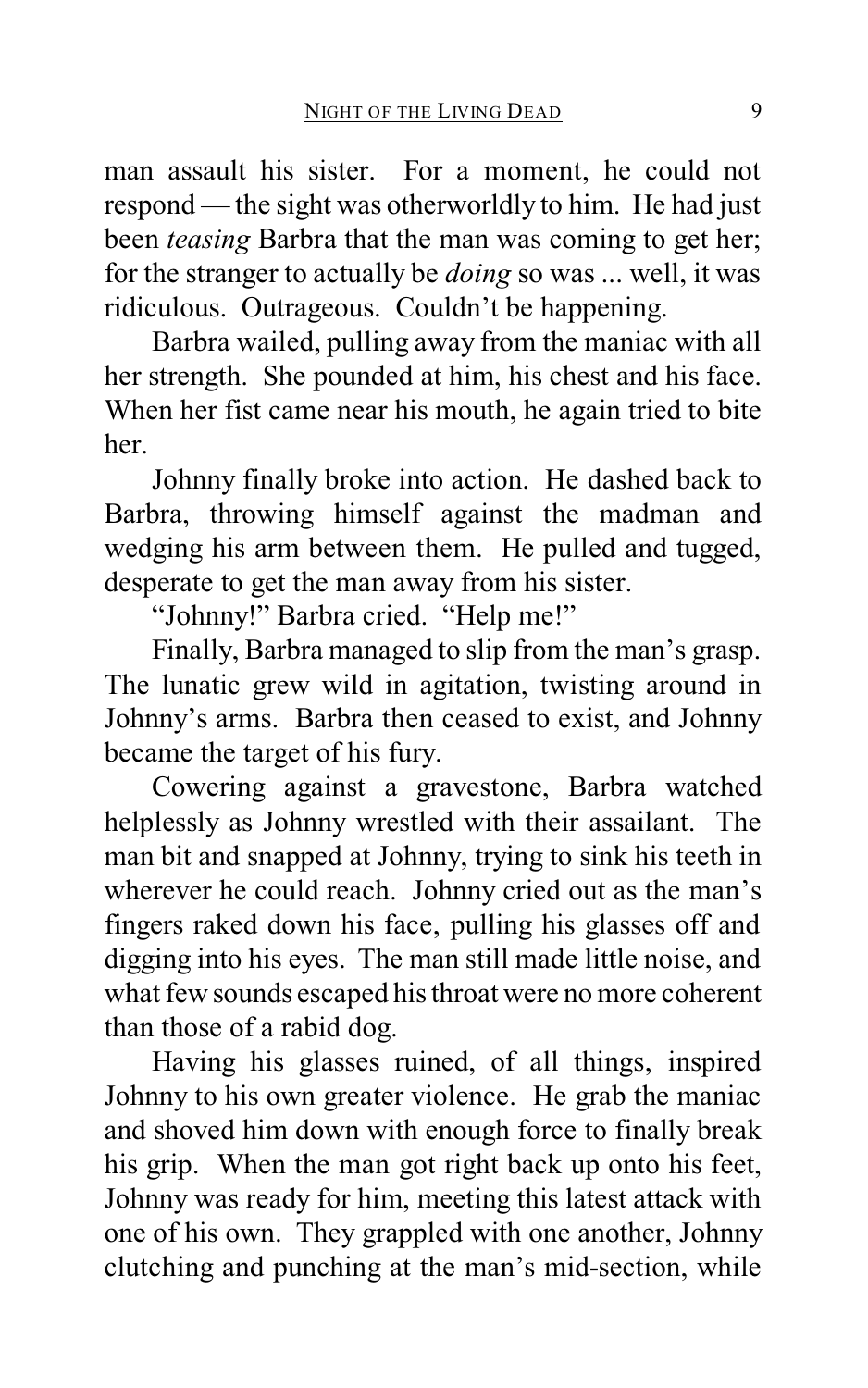the man sank his teeth into the padding of Johnny's coat shoulder without doing any real harm. They twisted, spun, and toppled over — Johnny squirmed around, aiming to land on top so that he could press his advantage.

It didn't work.

With a sickening crack, Johnny's head and neck collided with the raised grave marker of one Clyde Lewis Myers. He twitched for two or three seconds ... and then lay very, very still.

It all happened so fast. Why, just one minute ago, certainly no more than two, she and Johnny had been bickering over their father's grave. And now—? How was this—? How could this *be*?!

Barbra gasped as the man crawled forward onto Johnny, his mouth open ...

... and it was that very sound escaping her lips which drew the creature's attention back to his original prey.

*And that's what he is, a* creature*, not a man, not a maniac, it's a creature, a* ghoul*, oh, God, she could see it in its eyes, they were so cold, so lifeless.*

But not entirely empty. As lightning streaked across the sky, Barbra could see *craving* in those eyes — a hunger, a wicked desire ... for *her*.

Forgetting Johnny, the man, the *creature*, clambered to his unsteady feet. His mouth moved, but not to speak. He was chewing the air, just as he wanted to chew her flesh.

*They're coming to get you, Barbra*.

Barbra ran. She did not think of Johnny, lying there helpless. She did not even think to call for help — who was around to hear her cries?

She just ran.

And the creature followed.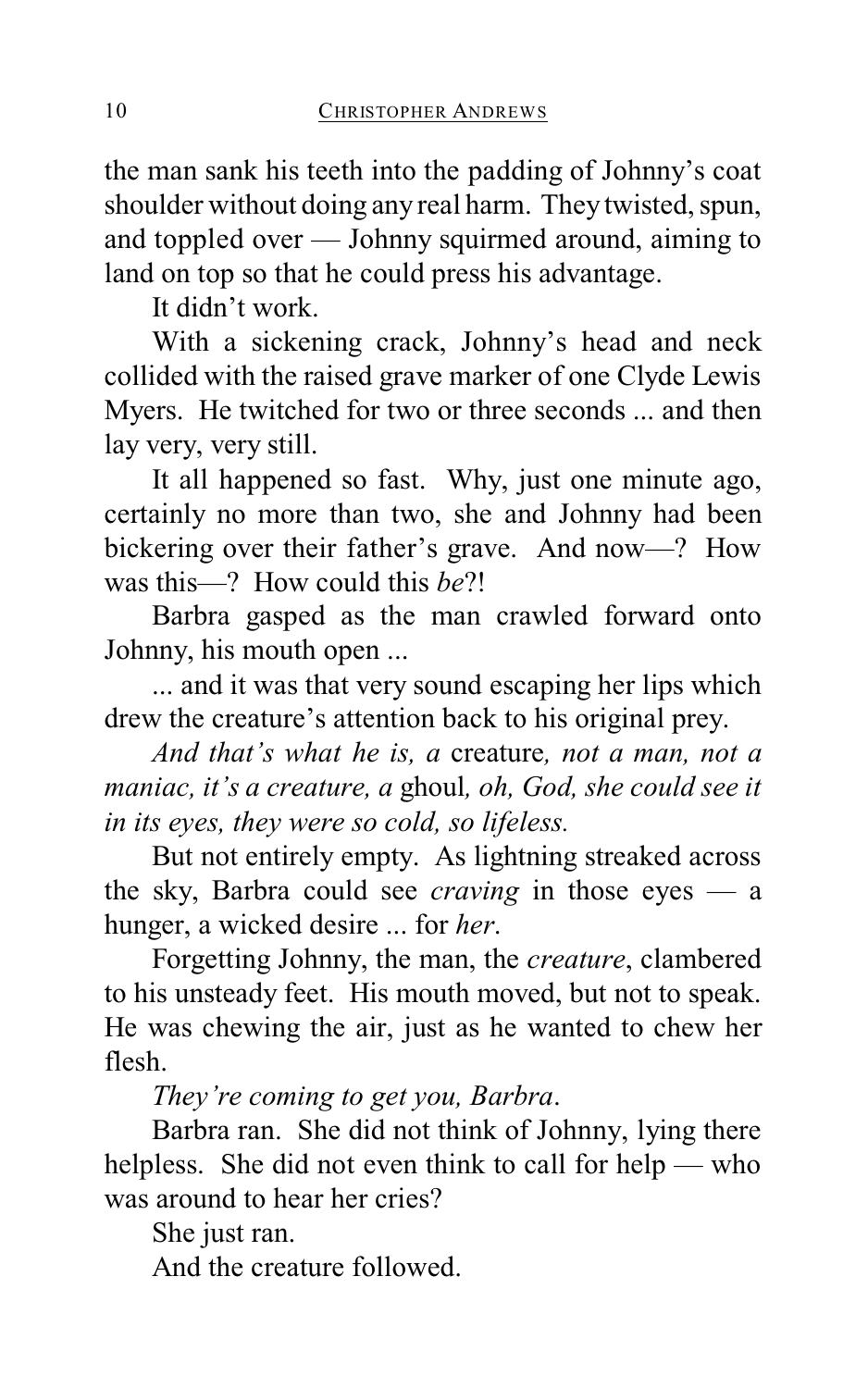Even as she stumbled over the uneven ground, desperate to get back to the car and away from this place, she could hear it, shambling and battering its way through the low-hanging branches of the trees. It was coming, and it wasn't going to stop until it—

One of her heels sank into the soft earth, and she fell. For a moment she could only lie there, certain that the creature would fall upon her at any moment!

But no, it was still in pursuit, just not as close as she had feared. It was awkward and clumsy, and could not hope to catch her *so long as she kept moving*.

Kicking her other heal off with a flick of her foot, Barbra pushed onward, and at last reached the car.

Jerking the door open, she threw herself into the driver's seat. She might not own a car, but she knew enough about driving to get the hell out of ...

The keys were missing.

Of course they were. The keys were in Johnny's pocket.

*Johnny ...*

Coming back to her senses enough to lock the doors, she moaned as the creature caught up with her. It grab the handle and yanked on it helplessly, appearing confused and frustrated that it would not open. In fact, it was *pushing* on the glass with its other hand, as though it did not quite remember *how* to open the door. Enraged, it slapped at the window with both hands, then tried to open the door again, then slapped the window, then tried the door ... it could *see* her through the glass, but could not understand why it couldn't *reach* her.

Flailing and bumbling, it ran behind the car around to the passenger door and repeated its pulling and slapping, pulling and slapping, its mouth open and chewing the air,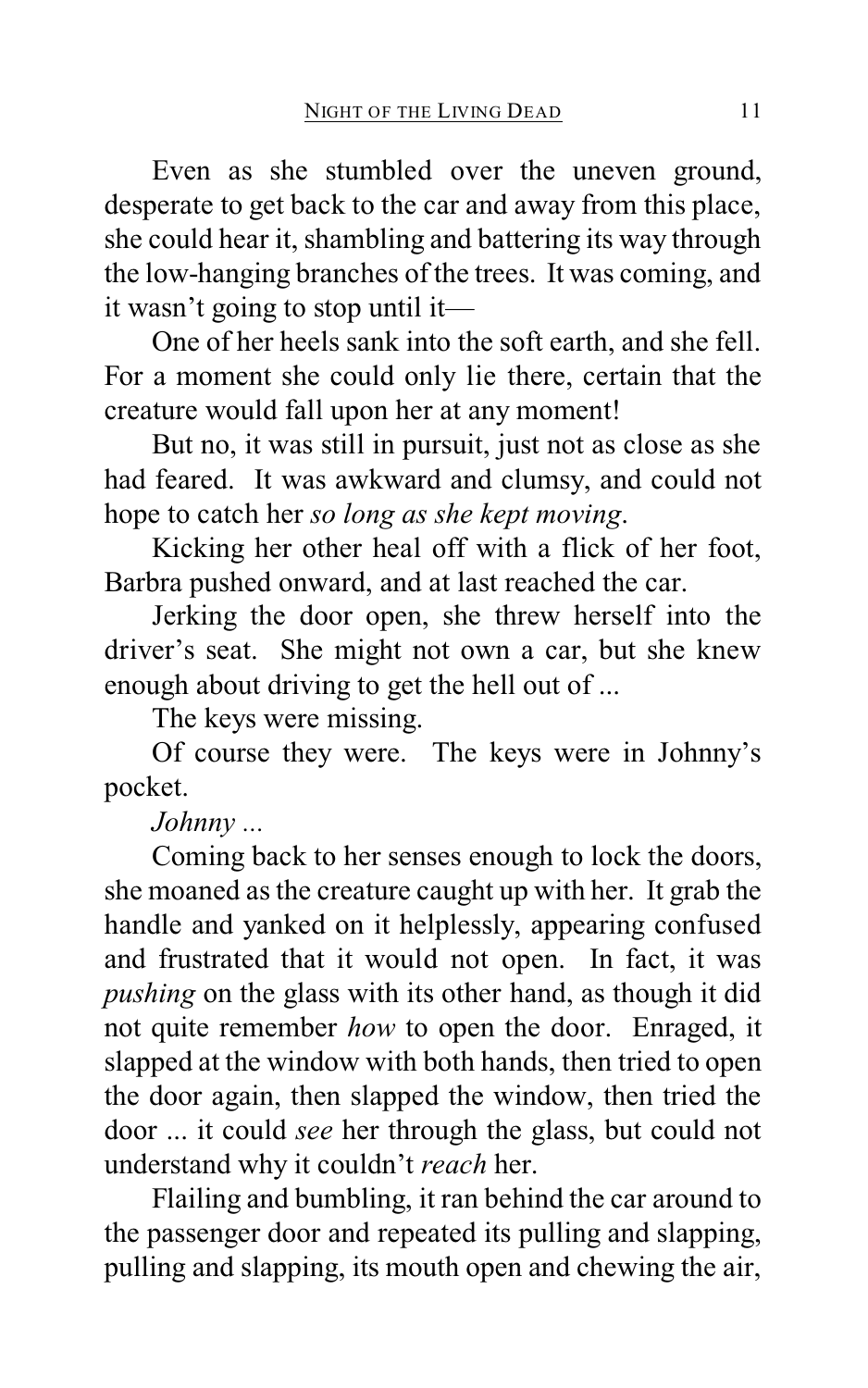chewing, oh, why wouldn't it stop, why wouldn't it go away?!

Suddenly, the creature's wild motion prompted it to catch sight of something behind it, something on the ground, too small or low for Barbra to see. It pushed away from the car, and for the briefest moment, Barbra thought that maybe, just maybe, it was leaving.

But then her blood ran cold as it stooped, twisted around (nearly stumbling from its lack of coordination), and returned to the car with a rock bigger than its own fist. Showing more cleverness than when it had tugged in futility at the door handle, it smashed the rock against the window once, twice ...

Barbra screamed as the rock crashed through the glass on the third impact. The creature lost its grip, and the stone missed Barbra's thigh by only the narrowest of margins.

The creature paused for a moment, requiring a second to absorb that it had, in fact, achieved its goal. Then it reawakened, dribble running from itslips as it threw itself into the open window, reaching for Barbra, reaching, dirty fingernails clawing toward her face ...

Lightheaded and desperate, Barbra looked around. If she fled the car, the creature would just clamber back out of the window and come after her on foot. It was slow and clumsy, but all it would take was another fall on her part to bring the thing down upon her like death itself.

What could she do? If only she had the keys!

Her hands were acting almost before her mind understood what she intended to do. Johnny had parked near the top of the hill, far enough over the summit that the car was angled forward. Barbra released the parking brake and pulled the gear into Neutral, then seized the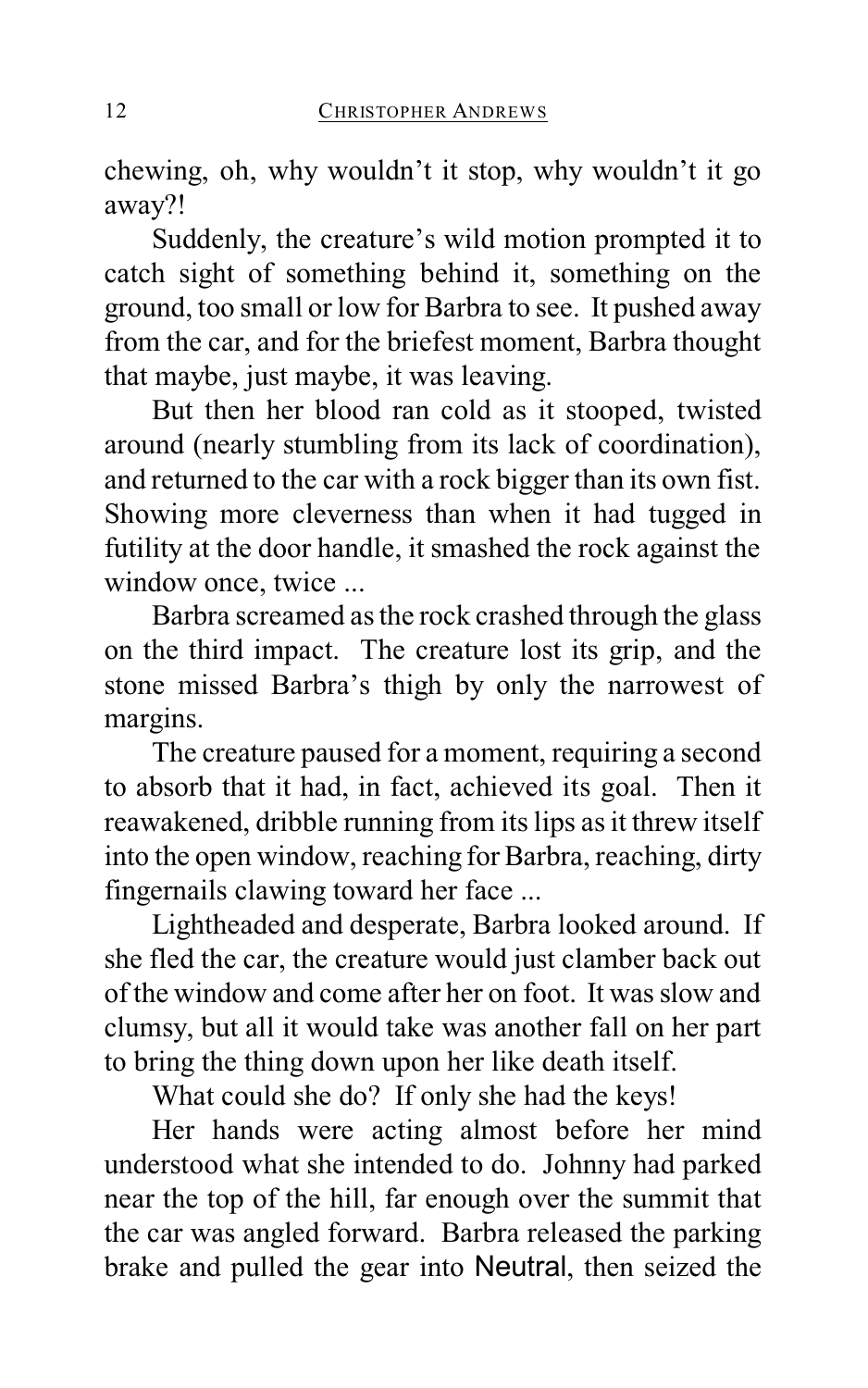steering wheel as the car began to roll.

The creature, whose long legs were still outside the vehicle, was caught off-guard. As the car rolled and picked up speed, it was dragged back out of the window. Barbra glanced over to see that it was *trying* to hold on, but it again seemed confused by the entire situation. It could not understand how or why its prey was getting away, and a last-ditch leap through the open window or climbing on top of the car were apparently beyond its comprehension.

Soon enough, the car was rolling faster than the creature could stumble to keep up, and it lost its grip. It did not give up, but continued to shamble along after her.

Barbra guided the car along the gentle curves of the cemetery road, and the creature fell further and further behind. Perhaps she would be all right after all, get away from the thing, so that she could get help and come back for Johnny.

For Johnny ...

With her immediate danger past, thoughts of her brother brought Barbra to tears.

No! She had to keep control of herself! She had to! Only she could save Johnny!

She turned to look back through the rear window, but this time she was hoping that the creature *was* still in sight, because if it gave up too soon it might remember that Johnnywas still back there, unconscious and helpless. She had to make sure she lured it as far away from Johnny as possible—!

With her eyes off the road, Barbra did not see the next curve ahead. In those few seconds, the car lurched off the dirt road and ground its driver's side up against a large tree, coming to a rough halt.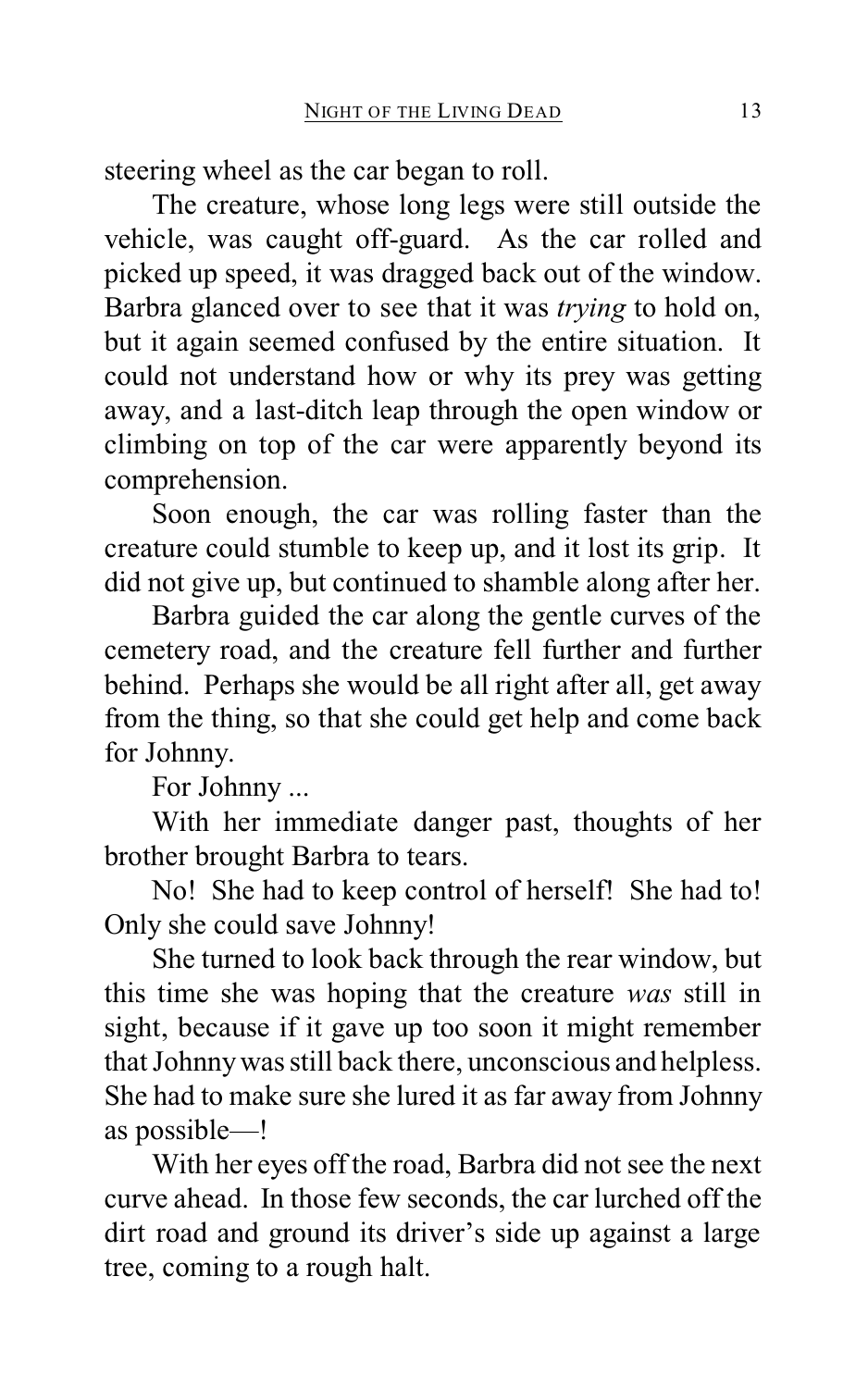If the motor had been running, it would not have mattered — the damage to the car was superficial. But since she had been coasting, the car had lost all momentum.

She was stranded, and the creature was getting closer every second.

The driver's side was pinned, so Barbra crawled across the front seat to exit out the passenger door some of the loose, broken glass cut into her knees, but she didn't even notice. Stockinged feet crunching on gravel and dead leaves, she bolted away from the creature.

Cutting across the cemetery in the general direction of the main road, Barbra crashed through branches and twigs and underbrush, and soon her feet were just as torn up as her knees. She hoped to lose the creature this way, but she wasn't sure how much longer her exposed hands, feet, and legs could take the punishment.

Finally, after a short time that stretched an eternity for Barbra, she broke through onto the smooth dirt she had sought. Risking one glance over her shoulder, she really put on the speed now, intending to race down the road until she was safe.

Thunder rolled acrossthe land once again, and as if on cue, the creature appeared. As feebleminded as it seemed, it had managed to cut straight across a less-wooded area, reducing the ground it had to cover by almost half. Barbra whimpered and again angled away from the road to avoid it.

In the fading light of dusk, she spotted a rundown, white farmhouse standing across an empty and overgrown field. Should she seek shelter and help there, or continue on to the main town? How far away had it been? Johnny had been driving (and bickering about the broken radio),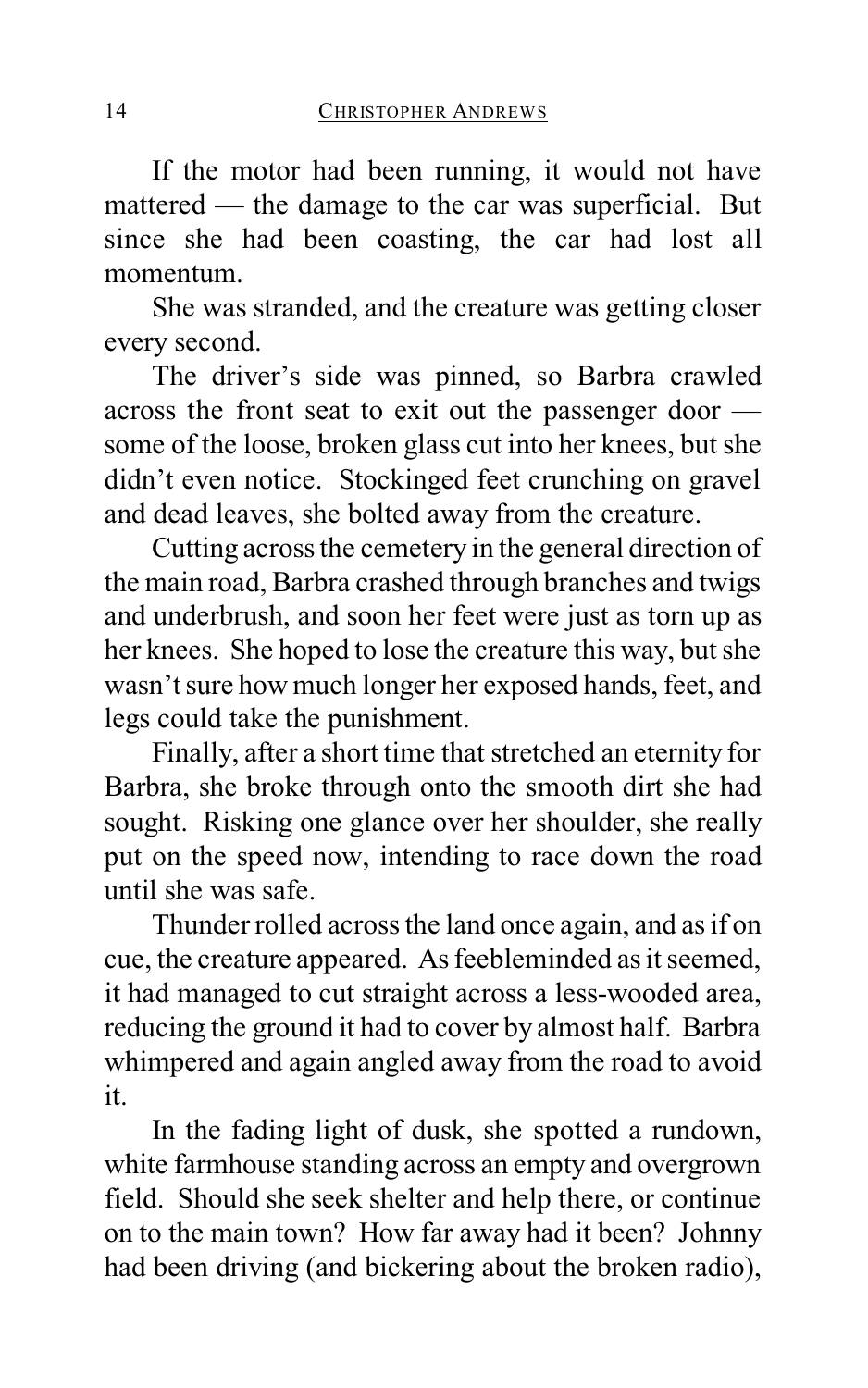so she hadn't been paying close attention. They'd been through here many times before, but she was so rattled!

With a glance back at the approaching creature, Barbra hurried toward the farmhouse.

She was gasping by the time she stumbled against an old gas pump near the barn. On closer inspection, she felt less hopeful that the farmhouse would be occupied — it had a feeling of *desertion* to it. Still, what choice did she have? Slow as the creature was, it never seemed to tire she needed to get out of sight, and quickly.

Circling wide around to the front of the house (perhaps the creature would think she had run straight past it without stopping?), she climbed the stairs onto the porch before collapsing against a post in exhaustion. She wanted to call out for help, but she couldn't risk the creature overhearing her.

After giving her burning legs an all-too-brief respite, she tried the front door — *Locked*!

Nearing tears once more, she leaped from the porch to swing around toward the back of the house. The lawn was at an incline here, and she slid and fell, but was again on her feet and running in a heartbeat.

An instant before she reached the edge of the house, she caught herself — depending upon where the creature was, she might be exposing herself if she continued on! Forcing herself to move with extreme caution, she inched her way forward and peered around the corner.

*No, oh no, no!*

The creature was still in pursuit. It moved with less zeal now, but it was halfway across the open field, still shambling straight for her.

In renewed terror, she abandoned stealth and continued to circle the house. If the back door was also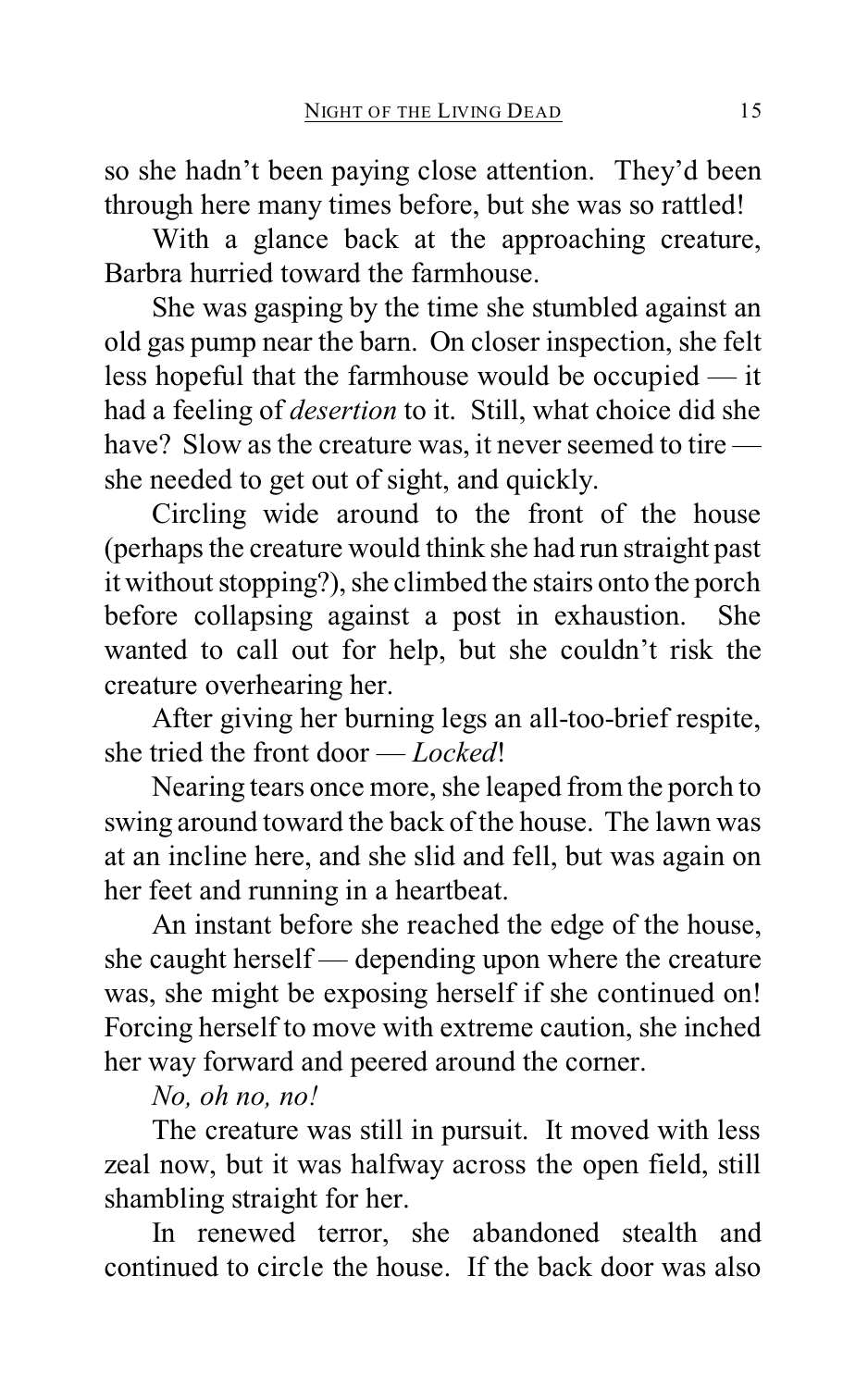locked, she would have no choice but to press on, and she did not know how much longer her legs could ...

*There! Oh, thank you, God!*

A small back porch with a narrow doorway — and the door was standing open! Within the shadows, she could see a counter top, a kitchen table, and on the table, a plateful of fruit ... all so safe and reassuring in their blessed *normalcy*!

Mewling as much with relief as with fear, Barbra rushed toward the open door ...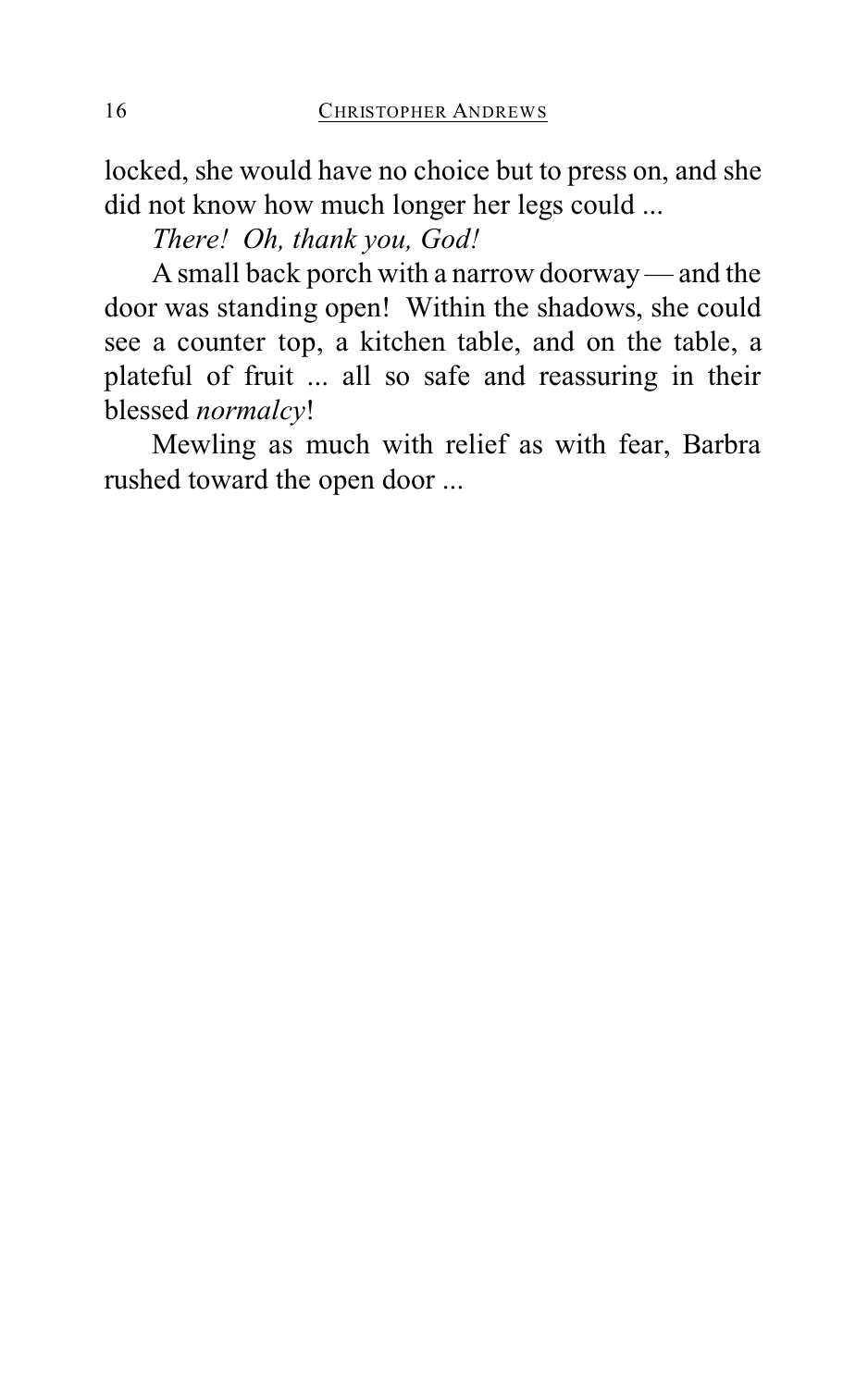## BEN

Ben stepped off the bus and stretched the kinks out of his back. According to the schedule, he would have to wait two hours for the transfer bus to come through — at *least* two hours, as he could not count on the buses running on time out here in the middle of nowhere. Taking his jacket off, he looked around, but all he found was an old gas station, which was closed, and an eatery called Beekman's Diner. He realized that it had been a while since he had eaten, so he picked up his modest suitcase and headed into the diner.

Business was slow in Beekman's. Aside from himself, only four other people had gotten off the bus, and two of them had started walking up the road. There were a pair of old men sitting at the counter, sipping at cups of coffee and bickering over the best way to prepare catfish, and an overweight janitor sat slumped in the farthest booth with a baseball cap pulled down over his eyes.

"Wherever you want," said a tired-looking waitress, indicating the open booths. The two other travelers walked ahead of him and sat together at a booth near the middle of the small, narrow diner. Ben took the nearest booth, tossing his suitcase and jacket in beside him. It was a lot cooler in here, so he kept his sweater on as he sat down.

The waitress came to him first. "Passin' through?" she asked the obvious with no real interest in her voice.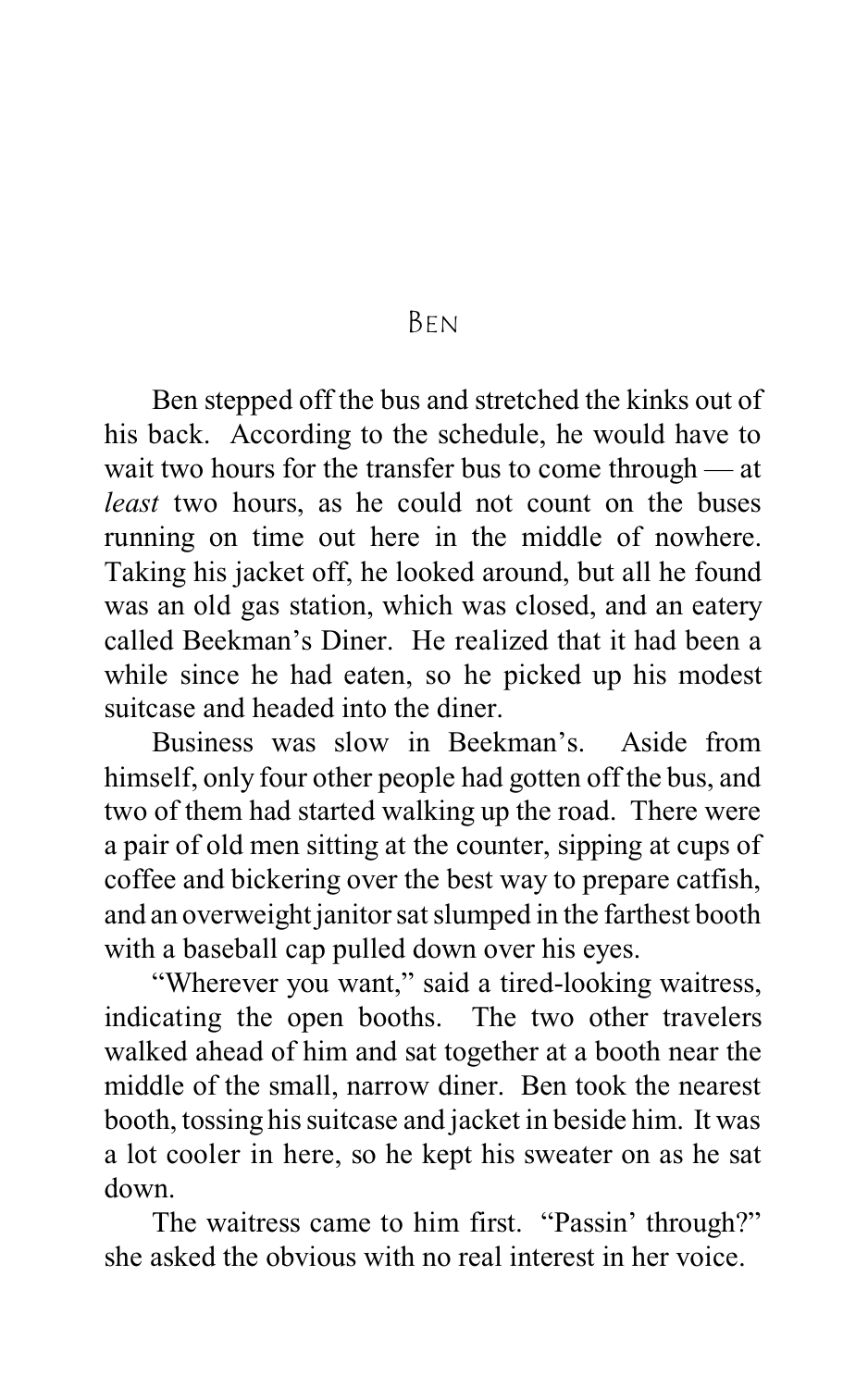"Yes, ma'am."

"Just coffee, or should I bring you a menu?"

"I'd like some water, and please bring me a menu."

The waitress exhaled and nodded, *almost* concealing her annoyance at the extra effort required on her part.

It did not faze Ben in the least. As a high school teacher, he had been subjected to every variety of passiveaggression under the sun — from simple eye-rollsto souldeep sighs, Ben had seen and heard it all.

The woman brought him his menu a minute later, then perked up a bit when he ordered a very simple burger and fries. When he asked for her opinion on the best pie for dessert, she returned his warm smile with one of her own. By the time she brought his food, she was exchanging small pleasantries, albeit one sentence at a time.

Just like with so many of his students, Ben had won her over.

It didn't always work out this way, of course. Some people wore shells too tough to crack with entreaty. Ben had learned long ago that there were times for charm, and there were times to put his foot down, hard. He was glad that charm had worked here.

Ben had finished his entree and was waiting for his slice of peach cobbler when he saw the woman standing in the road.

Even after he set eyes upon her, it took him a moment to absorb the oddity of it. By now, the sun was low in the sky and the shadows were long, and the diner's tinted windows didn't help. Ben almost looked away before it struck him how ... well, how she was just standing smack in the middle of the road. She was dressed in what *appeared* to be a nurse's uniform, but even in the poor light, he could see that it was very dirty — a particularly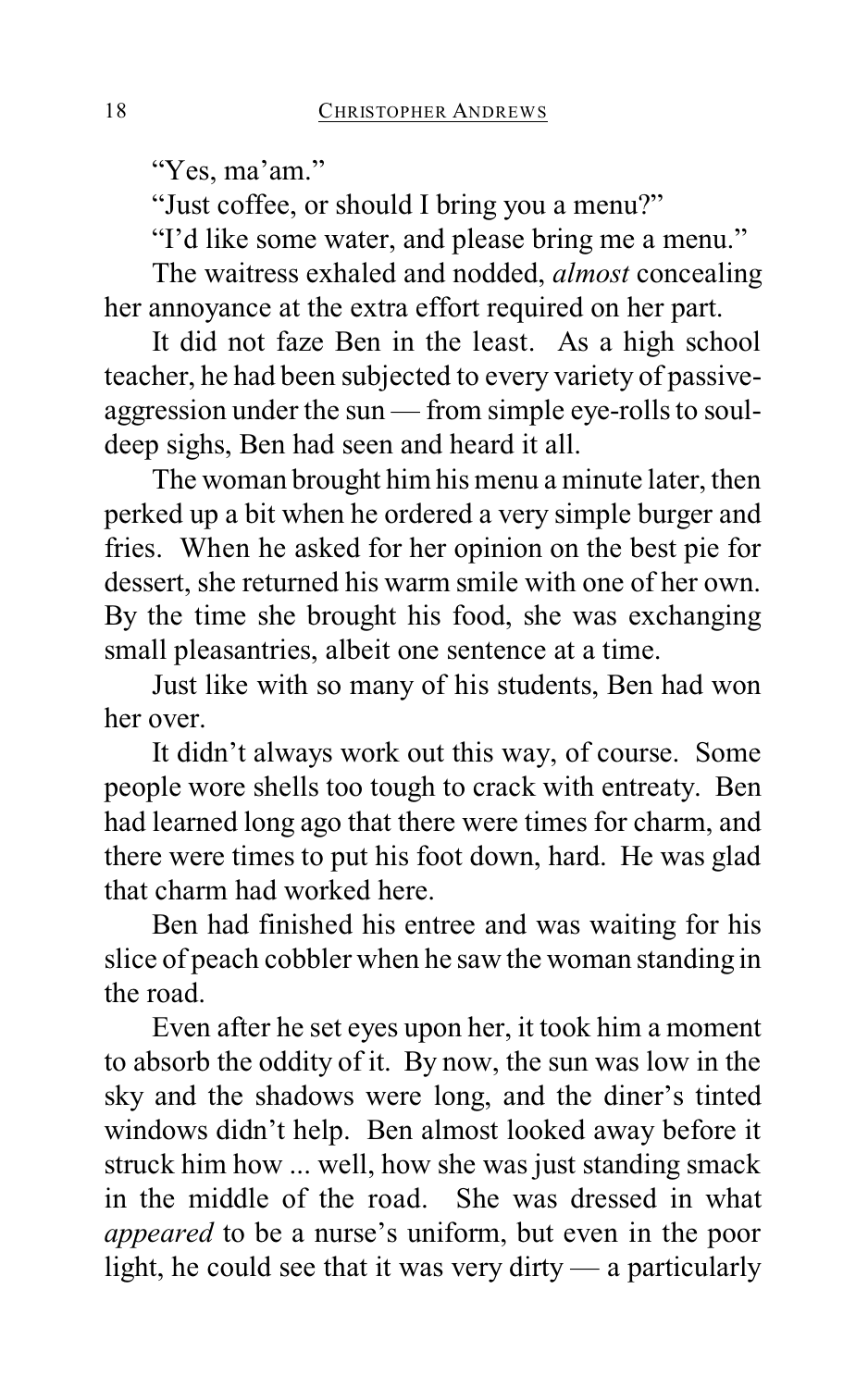nasty stain ran from the left side of her neck down onto her breast. Her hair was a mess, too, hanging wild and hiding much of her face.

And there she was, just standing in the middle of the road.

"Here you go," the waitress said as she set his cobbler onto the table.

"Mmm ...? Oh, thank you, ma'am ..."

"You all right?" she asked, but then answered her own question when she followed his gaze. "Oh, my Lord!"

One of the old men turned on his stool. "What's that, Clara?"

"Look there!" the waitress exclaimed. What Ben had considered merely strange had struck a stronger chord with his server, and her voice trembled as much as her pointing finger.

Now both old men were looking out the big front windows, as were Ben's fellow bus travelers. Only the janitor remained oblivious, still snoozing away in the back booth.

"Is that Liza Connelly?" one of the men asked as he rose from his stool for a closer look.

"I, I think so, yeah," the waitress answered. To Ben, she explained, "She's my neighbor." Her fingertips were touching her quivering lower lips now. "She works as a nurse over at the county hospital. That's a ways from here."

The woman in the road, Liza, was moving now. A very slow pace, and with an awkward gait, but she was moving. Straight for the diner.

Ben did not know why this disturbed him — if anything, Ms. Connelly looked as though she might need help — but it did.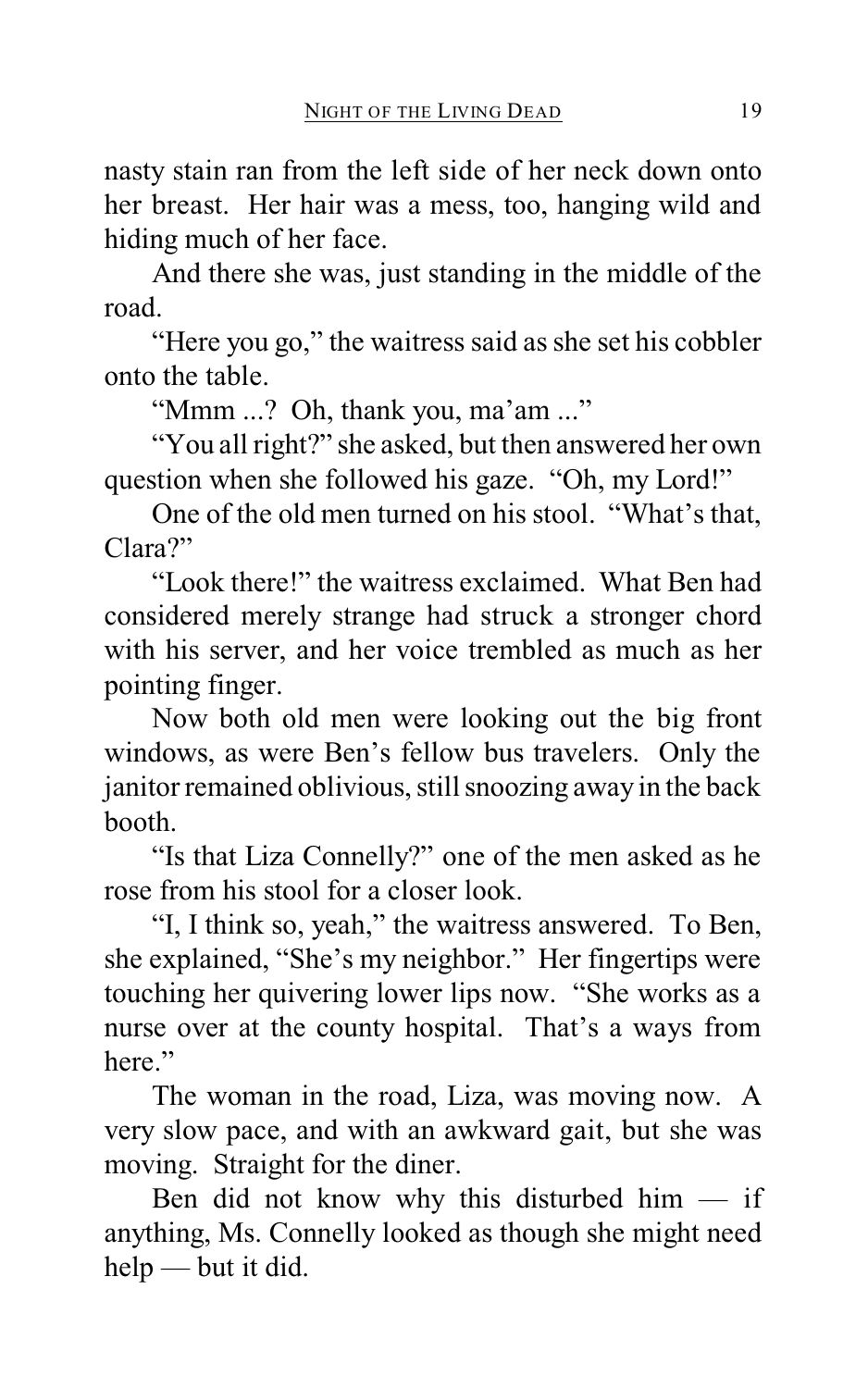Perhaps this was why he was hesitant to stand, slow to move. He found himself reluctant to take action, which was very out of character for him. As such, it was one of the older patrons who announced, "I'll go see if she's okay." And it was the two old men together who hurried to the front door.

And so Ben watched it all happen:

The two old-timers hustled until they were about ten feet away from Liza, then they slowed down. Ben could see one of them talking to her, probably asking if she were all right.

Liza turned in their direction, but she did not look up right away; her hair was still hanging in her face.

The speaker reached out to Liza now, taking her by the arm, guiding her toward the diner.

Liza leaned toward his hand, stooped her neck ... and *bit* at him. Ben blinked in amazement, but the waitress' gasp told him that he had not imagined it — Liza had tried to *bite* the old man.

The speaker jerked back, turning into profile as he addressed his partner from the counter. Ben saw his mouth form the words, *Did you see that?* His expression was both mystified and offended.

Whatever the men might have tried next was irrelevant. Liza threw herself at the speaker, her temperament suddenly that of a wild animal.

The speaker, now the *victim*, tried to push her away, but as he shuffled backward he lost his footing. He stumbled and fell.

Liza landed atop him and bit him, bit him right on the face. Her teeth sank into his cheek and ripped the flesh away in horrifying strings of gore, exposing his gums and molars to the air.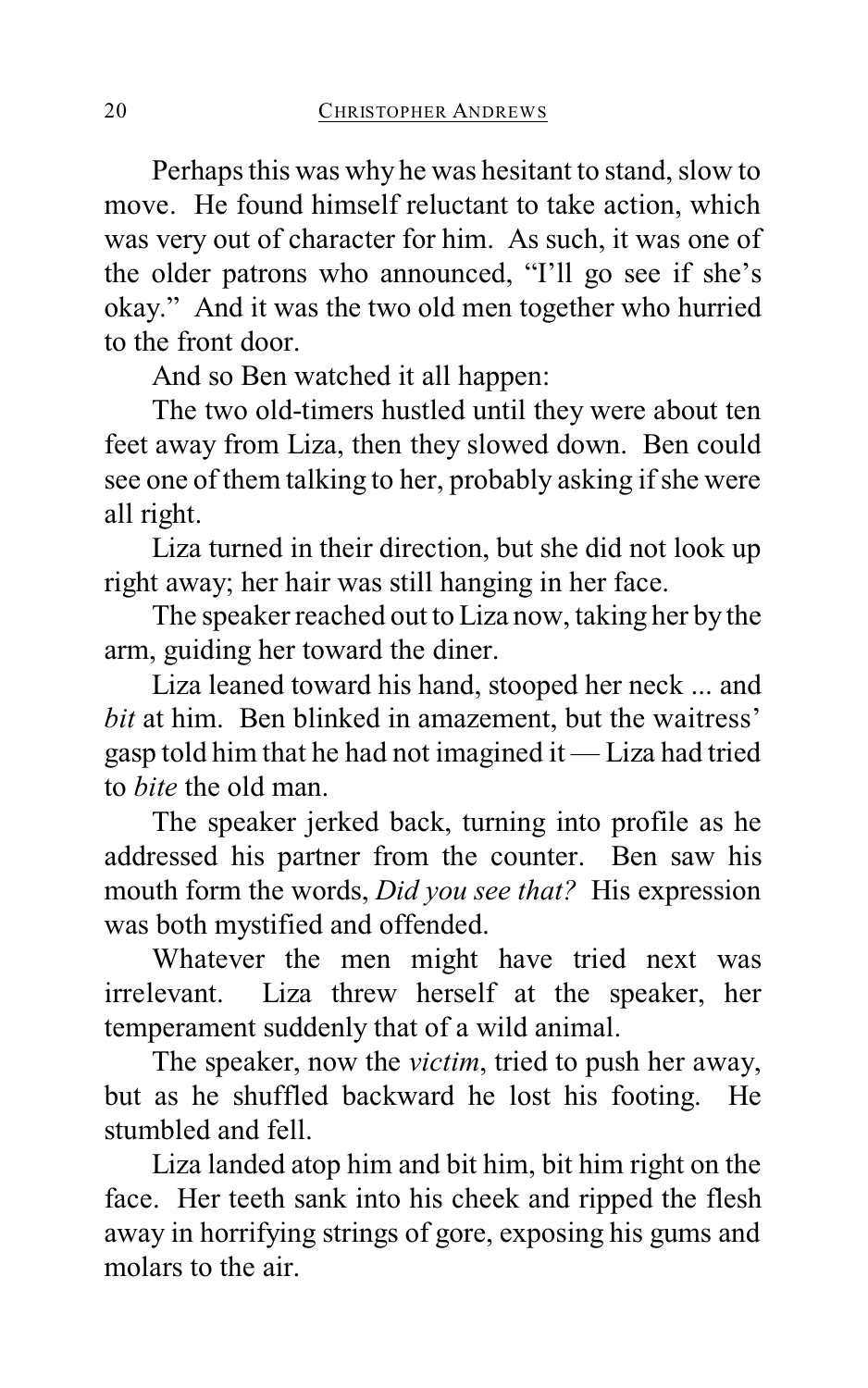Ben could hear the victim's screams through the glass.

The man's partner stared down at his friend, who was by now crying out for help as the crazed nurse continued her assault. The partner took a single step backward ... and then he turned and ran as fast as his old legs would carry him — up the road, away from the diner.

Ben slowly became aware that the waitress was screaming as well. Her hands were pawing at her face as though she wanted to cover her eyes, yet could not. She hopped up and down in place, but seemed unable to look away from the carnage.

One of Ben's fellow travelers whimpered and hid her eyes; her male companion hunched deeper into the booth, vomiting onto the seat.

In all the chaos, only two people maintained even a semblance of calm: Ben and the janitor, who was just now waking up, looking confused and irritated.

"Help him!" the waitress demanded, addressing either Ben or the janitor, someone, anyone. "*Help him!*"

Yes. Help him.

Ben finally moved. He slid out of the booth and looked around before finally deciding that his jacket might be the most useful tool at hand (he later cursed himself for not thinking to grab his suitcase). He seized the jacket from the seat and rushed out the front door.

The nurse, Liza, was still tearing into her victim, but the old man was barely fighting her now — his arms wrapped around her in a mockery of intimacy as her teeth sank into the side of his neck. Blood sprayed outward in a sickening arc, but the old man was past expressing his pain.

Swallowing his gorge, Ben edged around her, avoiding her line of sight and treading with a gentle step as he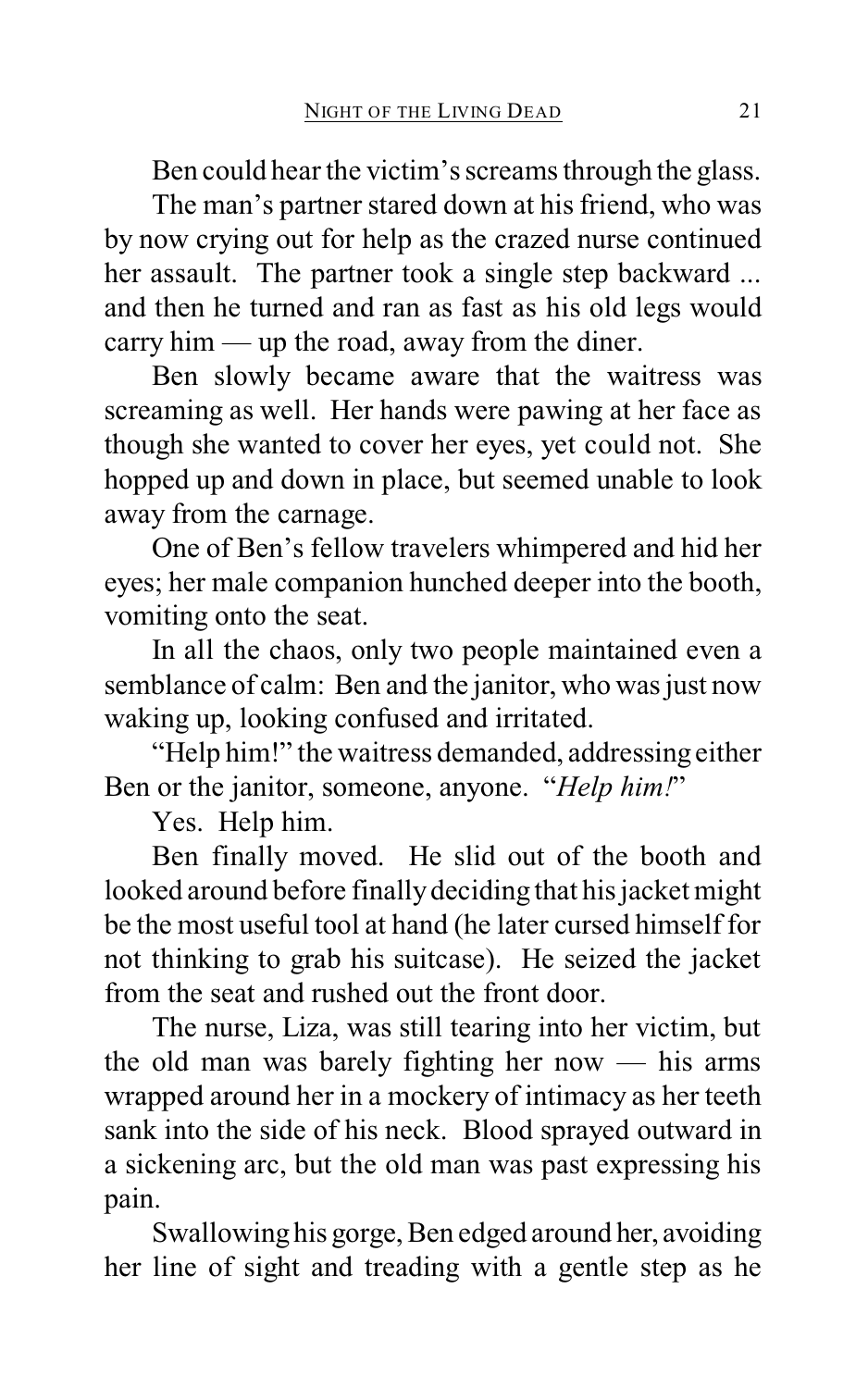circled around a parked Chevy pickup truck. He could see that it was far too late to save the old man who'd had the misfortune to try and speak with a raving lunatic, but if Ben pulled this off, he could prevent her from harming anyone else.

When he was behind her hunched back, he loosened his grip on his jacket to let the torso fall free, then coiled the ends of the sleeves around his hands. With sweat dampening his forehead, Ben crept forward ... slowly ... slowly ...

At the last moment, Liza reacted as though she heard him. She cocked her head, then straightened and twisted to the side, but her movements were stiff and clumsy, which bought Ben the critical extra second he needed.

*God, please don't let me miss!*

Lunging forward, Ben threw his jacket over her head and wrapped it around her face. He twisted his forearms, coiling the sleeves even tighter around his wrists, and with a final cinch, closed his impromptu trap. Perfect! The crazy bitch was now blinded, half-deaf, and most important, could not bite him.

That didn't mean she wasn't still dangerous, though. She flailed about in apparent confusion at first, but as soon as she touched his hands and arms, she went wild. She bucked and thrashed, tugging at the sleeve of his sweater, trying to get free and latch onto him at the same time.

Fortunately, Ben outweighed her by forty, maybe fifty pounds. He pulled her halfway to her feet, then shoved forward with his knee in her lower back. She collapsed back to the ground, lying nearly prone this time, allowing Ben to slip a shaky arm around her throat ...

*It's okay, she can't bite you through the jacket,* do *it!* ... after which he applied considerable force into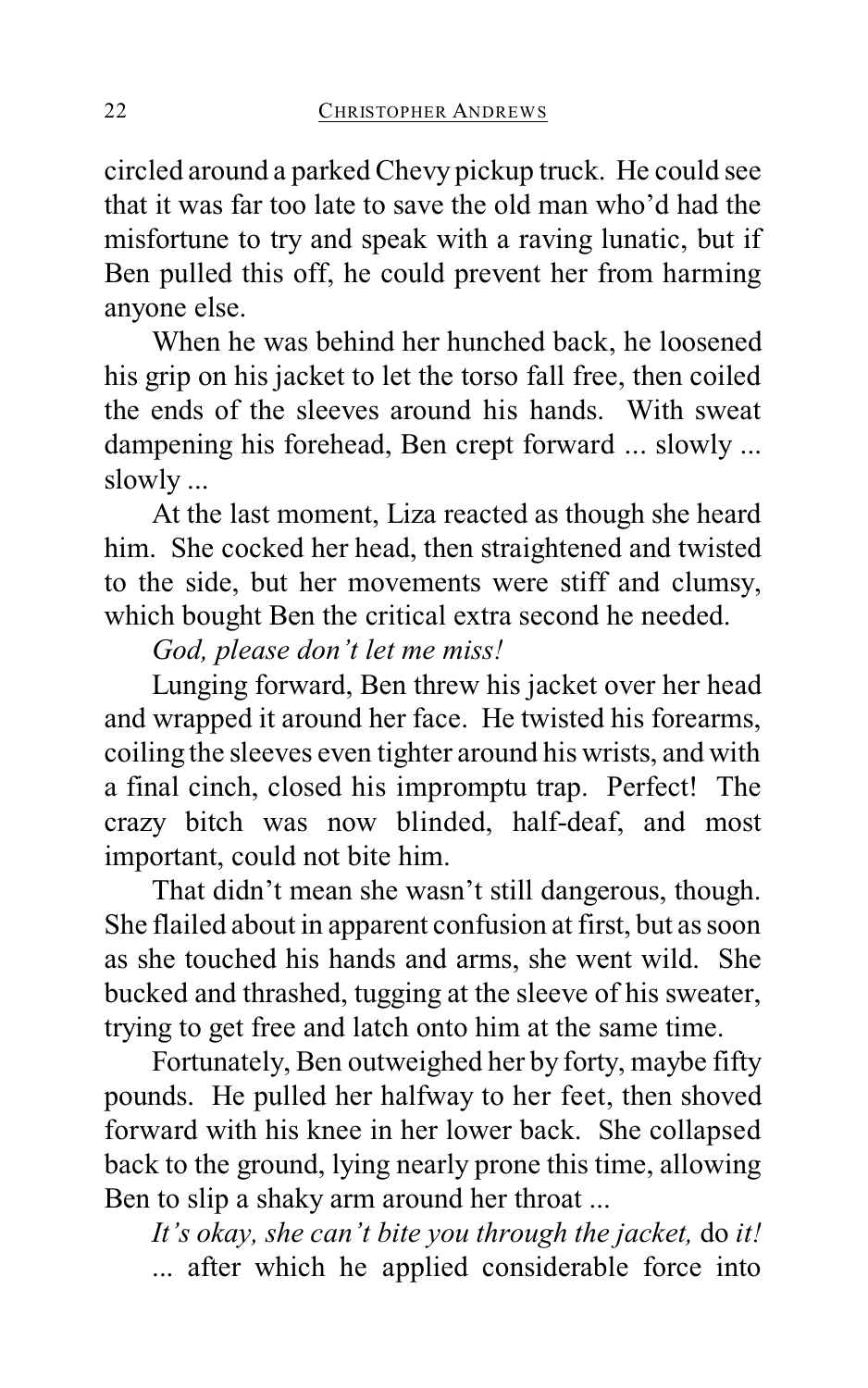choking her.

It was over. In another few seconds, Ms. Liza Connelly would black out, which would allow Ben to hogtie her with hisruined jacket. They could call the local police for her, and an ambulance for the old-timer (for what good it would do), and then maybe someone could tell him just what in the hell was ...

The woman was not blacking out.

It made no sense. Not only was the jacket smothering her face, but Ben was putting so much pressure on her windpipe, he feared he might crush something if he didn't let up soon. She *couldn't* be able to breathe through all this; despite her exertions, she wasn't making so much as a peep.

That's when Ben realized that she had made very little noise through the whole affair. Some wheezing, a little moaning ... but otherwise she had made none of the racket one would expect from someone who was so *clearly* out of her mind.

He squeezed her throat harder than ever, as hard as he could, and now he *did* feel something crumpling in there ... and yet she *still* continued to struggle.

*I don't understand*—

"She still goin'?"

Startled, Ben looked up to see the janitor emerging from Beekman's. The man had unscrewed a broom or mop handle and brandished it now before him. He approached the mauled old man, who by now had stopped moving altogether.

"Yeah," Ben answered after a moment. "I'm trying to knock her out."

The janitor squatted next to the old man. He started to touch his throat, then jerked his hand away from the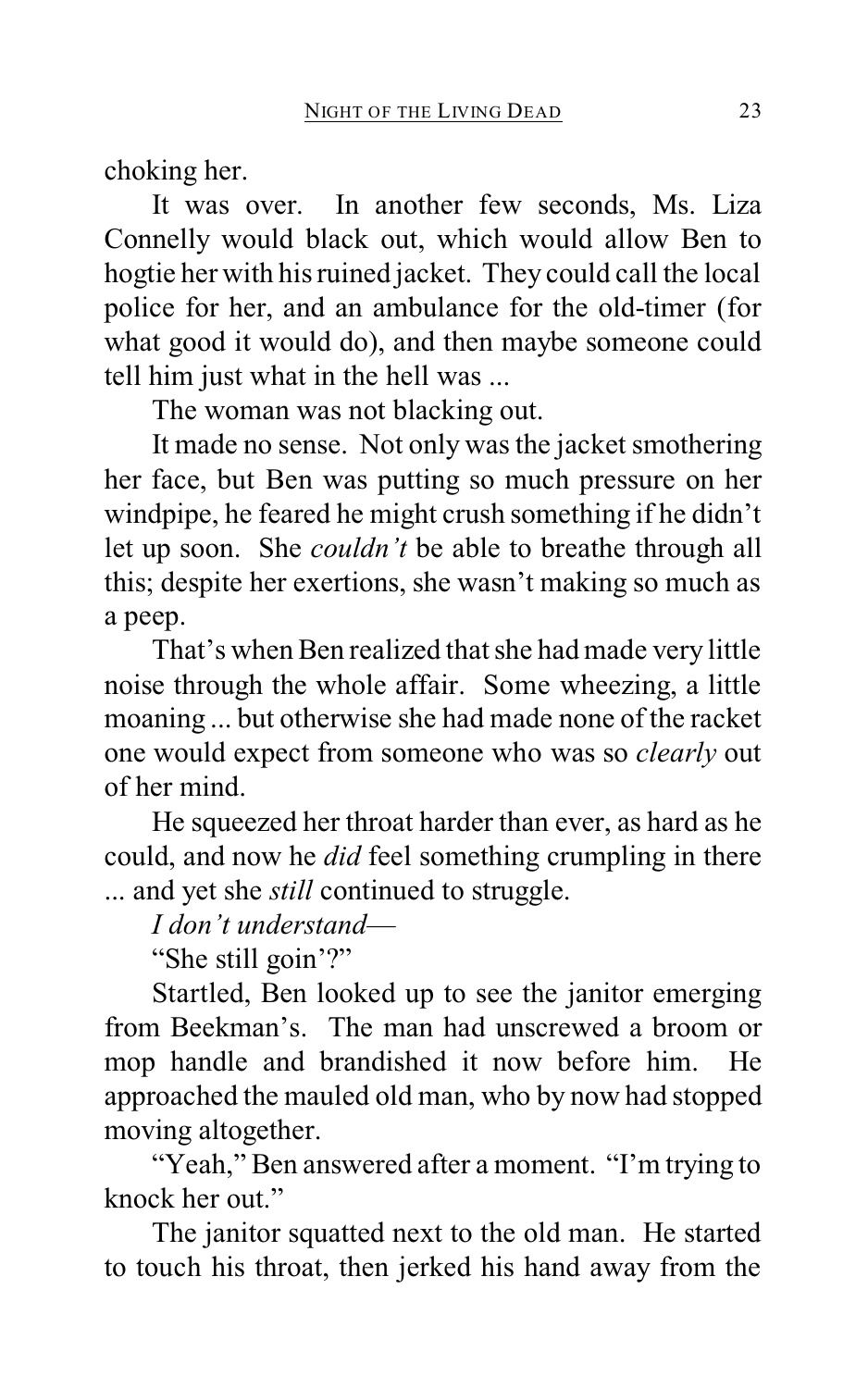bloody mess; he settled for touching his wrist instead. After a moment, he announced, "Joe here's dead."

Liza, rather than getting weaker from Ben's efforts, suddenly surged in her twisting and turning. She started thrashing about in the direction of the janitor's voice, evidently riled by the proximity of new prey.

"I can't knock her out," Ben said, hoping that, somehow, the janitor might offer an explanation. "She can't be breathing, I'm cutting off the blood supply to her—"

"Knock her in the head," the janitor said, releasing the old man's wrist and standing. His voice shook with anger.

"I don't want t—"

"I said knock her in the fuckin' head!"

The janitor caught Ben off guard as he rushed forward and kicked Liza, hard, right where her face would be. His boot struck closer to Ben's choking arm than he cared for, but it more than got the job done — he heard, and felt, a loud *crunch* as the nurse bucked once, then collapsed.

Ben dropped her, then stood and backed away. His right arm was aching and trembling from the exertion. "I think you just killed her, man."

"Like I give a fuck," the janitor seethed before spitting on her unmoving body. "She fuckin' killed *Joe*! Fuckin' bit his face and throat and killed him!"

"Okay, okay!" Ben said, holding up his hands and gesturing for the man to calm down. "I'm not passing judgement here, I'm just ... saying ..."

From around the corner of Beekman's appeared another woman. She was wearing a hospital gown, and even in the dying daylight, Ben could see that she, too, was a dirty mess.

*First a nurse, now a patient,* Ben thought. *How*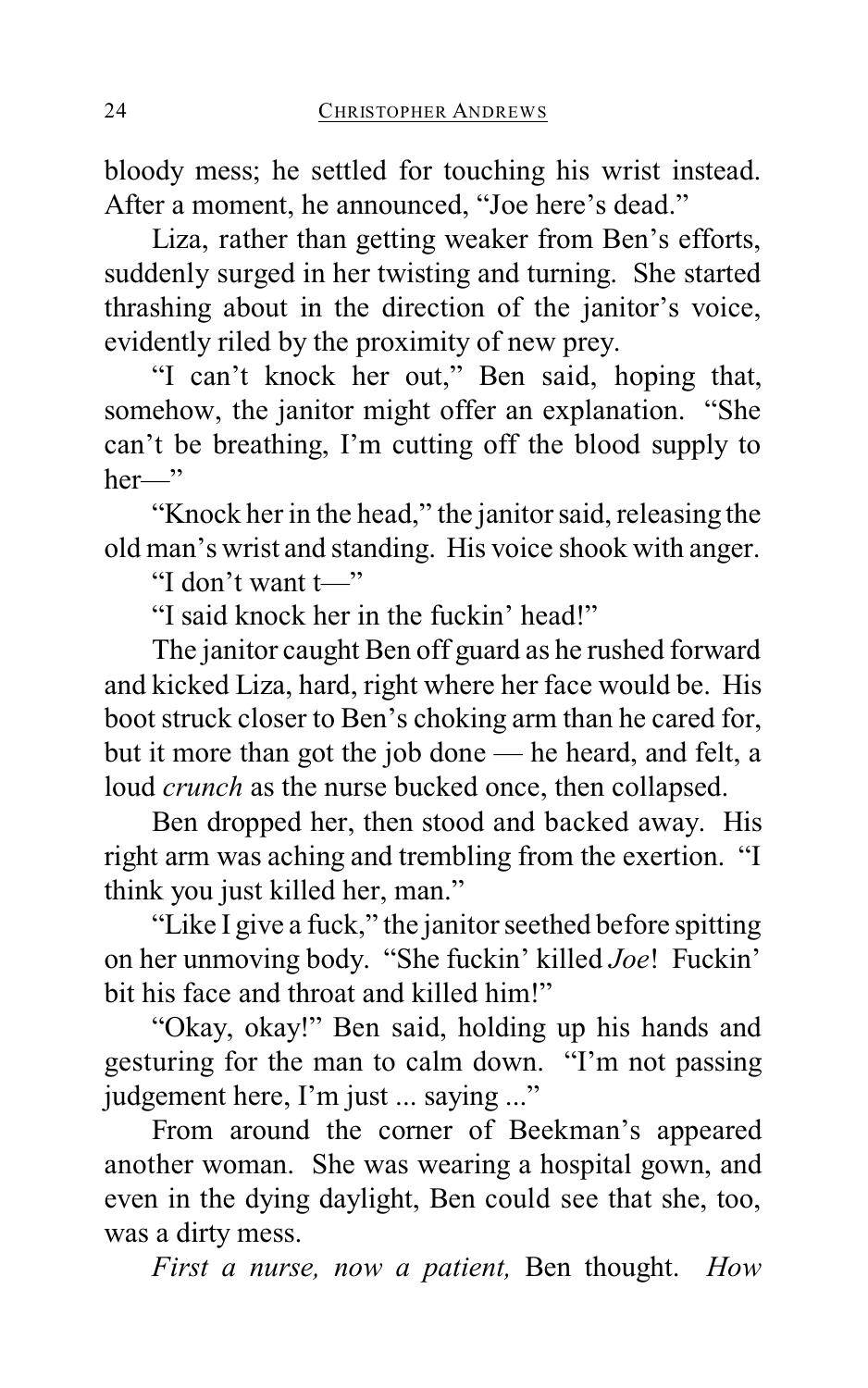*fitting.*

The janitor's jaw dropped a little when he set eyes on the new woman, but the instant she started walking in their direction, the anger returned. "Another one."

"Wait, now, we don't know ..." The patient's face contorted when she saw them, and she reached out with fingers hooked into claws. "Okay, it's another one."

"What the fuck is goin' on here?"

"I don't have a clue."

The patient shared some of the nurse's unsure footing, but she was moving a bit faster. She would be on them in seconds if they remained where they were.

With a gentle but firm hand, Ben touched the janitor's shoulder and pushed him back toward Beekman's door. "Let's get inside."

"To hell with that." The janitor shook free, moved forward to meet the patient halfway, then hauled back with his broomstick like a batter at the plate before swinging it around with all his might.

In his hurry and vehemence, his aim faltered. Rather than slamming the broomstick across the side of her head, it skipped off the knuckles of one of her outstretched hands. He still struck her in the face hard enough to break the broomstick in half — and to send a number of broken teeth flying through the air — but it didn't even knock her unconscious, let alone kill her.

The patient stumbled back, her jaw askew. But she made no sound, never took her eyes off the janitor. Ben was also surprised by how little blood flowed from her ruined mouth.

When a raspy moan did float through the air, it did not come from the patient. Another person — a man this time — had appeared from around the same corner. He was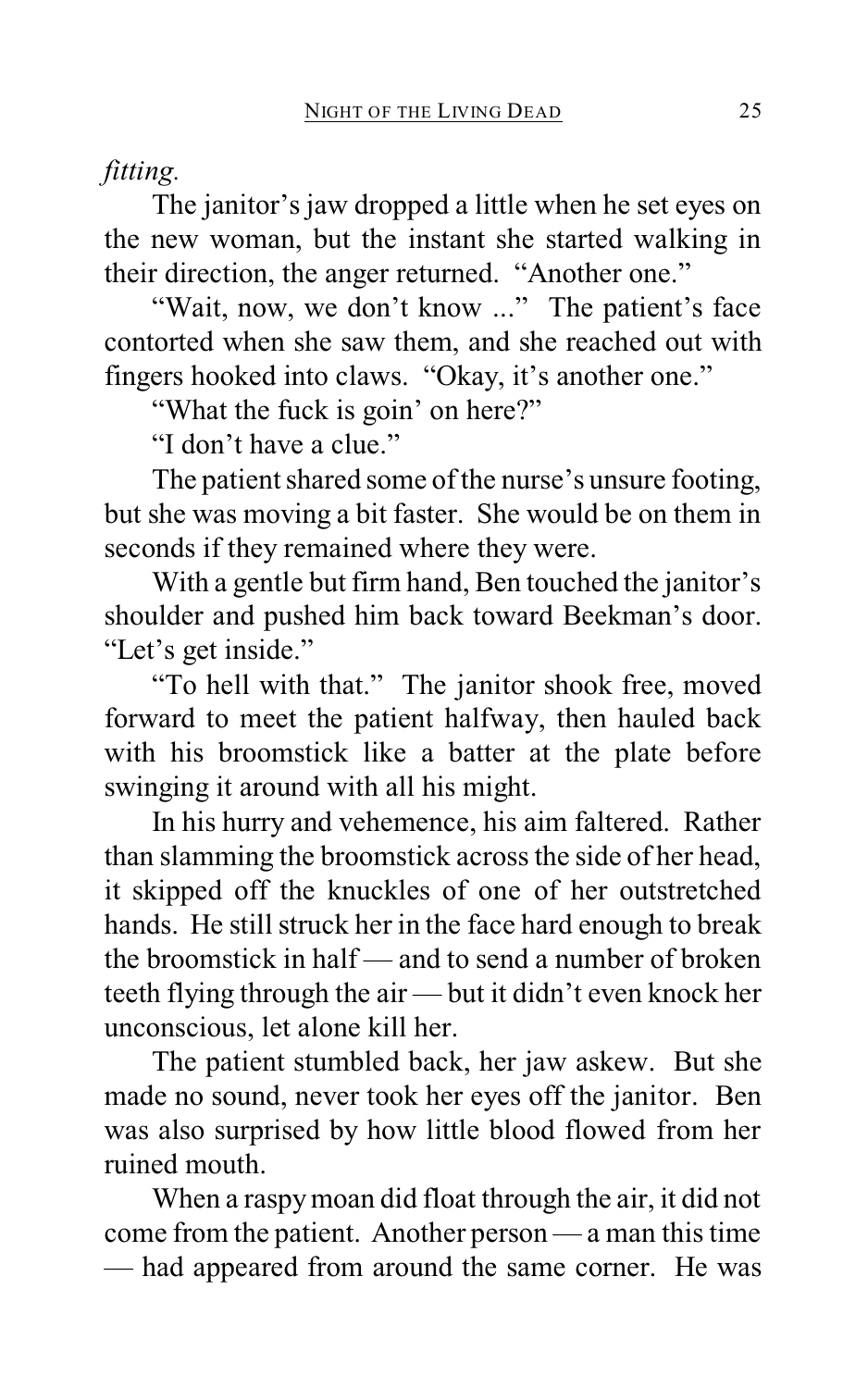dressed as neither a nurse nor a patient, just plain street clothes, and he was not dirty. But it took all of two seconds for his gait, expression, and the dark circles under his eyes to reveal that he was just like the others.

"Come on," Ben urged again, "we need to get inside."

The janitor threw down his broken weapon. His failure with the patient had rattled him, and when he repeated, "To hell with that," he said it with less bluster and more dread. He backed away from the two while fishing into the pockets of his overalls. "I'm gettin' out of here." He produced a set of keys and turned toward the Chevy pickup truck parked in front of the diner.

"Wait," Ben said. "I'll get everyone else. We'll leave together."

"Fuck off. I'm goin' now."

"Just wait a second, they can climb into the back  $of$ <sup>"</sup>

"I said fuck off! I'm not wait—*Ah*!"

The janitor had almost reached his truck, was stepping over the old man, Joe, in his rush to the driver's door. He cried out because old Joe had grab his ankle.

"Jesus Christ, Joe! I thought you were *dead*! You scared the ..."

Joe sat up, looked around ... then down at the ankle he was holding, and the leg attached to it.

"Joe?"

The old man leaned forward, just as casual as you please, and sank his teeth into the janitor's calf. Blood soaked through the pants and gushed into his mouth, some of it squirting out through the gaping hole in his cheek.

Ben's chest tightened, and he tried to reject everything that was happening, reject the whole mess. None of this made sense, so none of this could be happening— none of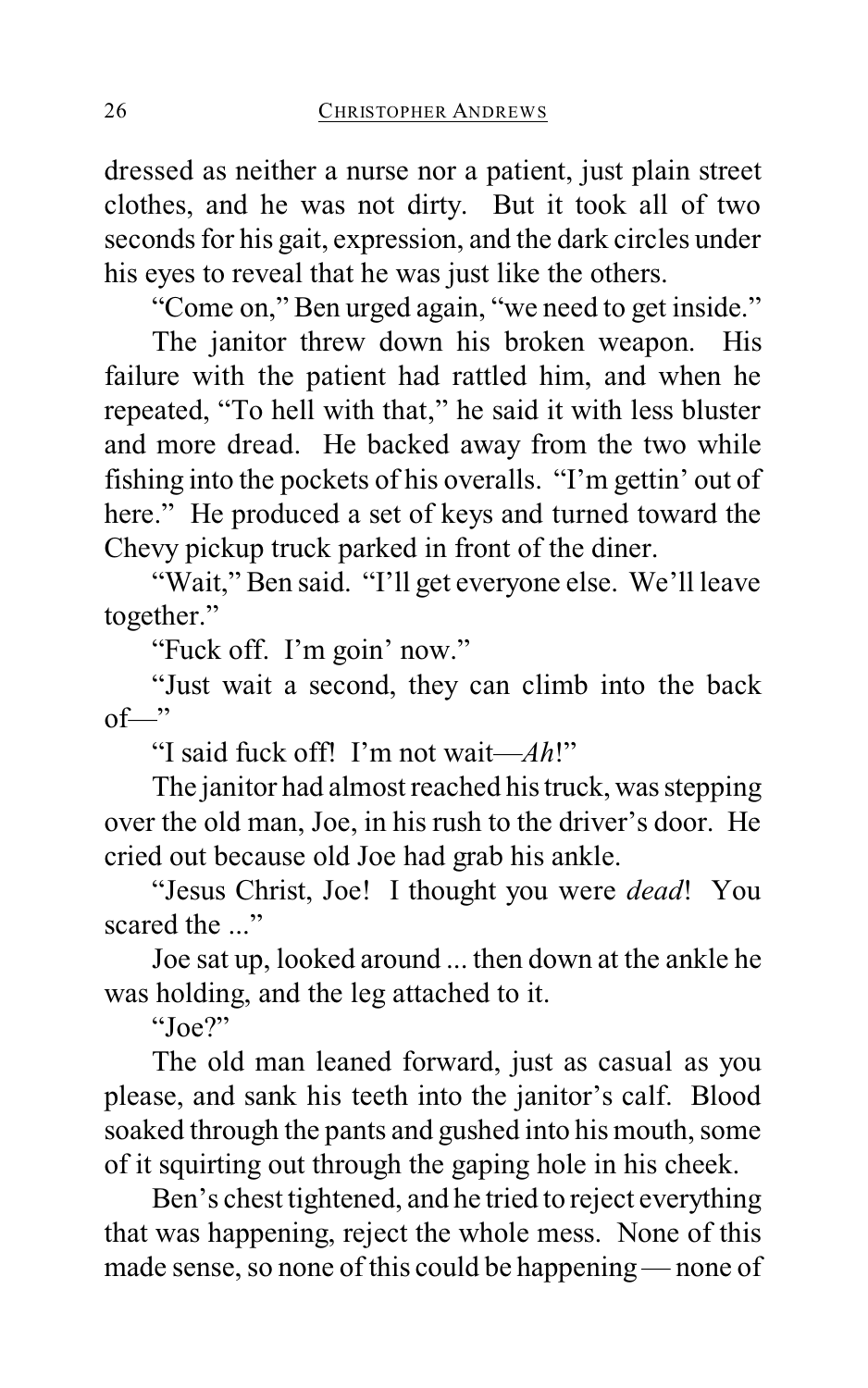it!

The janitor was screaming and trying to pull away, but old Joe had histeeth sunk in deep. The janitor punched at the old man, but he did not let go.

The terrible yet engrossing scene vied for Ben's full attention, but he became conscious of a thumping to his right. He glanced over to see Clara the waitress and the male bus traveler through the front window of Beekman's, each of them pounding on the glass with one hand while pointing with the other. His wits were intact enough for him to follow the direction they indicated, but by then it was too late.

The patient with the ruined mouth and the normallooking man both seized the janitor from behind. The patient could do little more than gnaw her ragged lips against him — she lacked her front teeth, and her jaw was no longer in alignment — but the man bit the janitor's right ear off.

All four of them — one of them struggling; three of them feeding, *feeding!* — tumbled to the ground and rolled into an atrocious jumble. The afflicted three focused all of their attention on their latest quarry.

Ben, for the moment, was forgotten.

He crept away, back toward the diner. He hated to leave the janitor to such a fate, but the actions of old Joe told him one indisputable fact.

Whatever was happening, it was *contagious.*

Ben was mere steps from the front door when he spotted the janitor's dropped keys. All in an instant, he knew what he had to do.

The woman who had traveled on the bus with him opened the door to greet him, to let him back inside as quickly and quietly as possible, but he shook his head.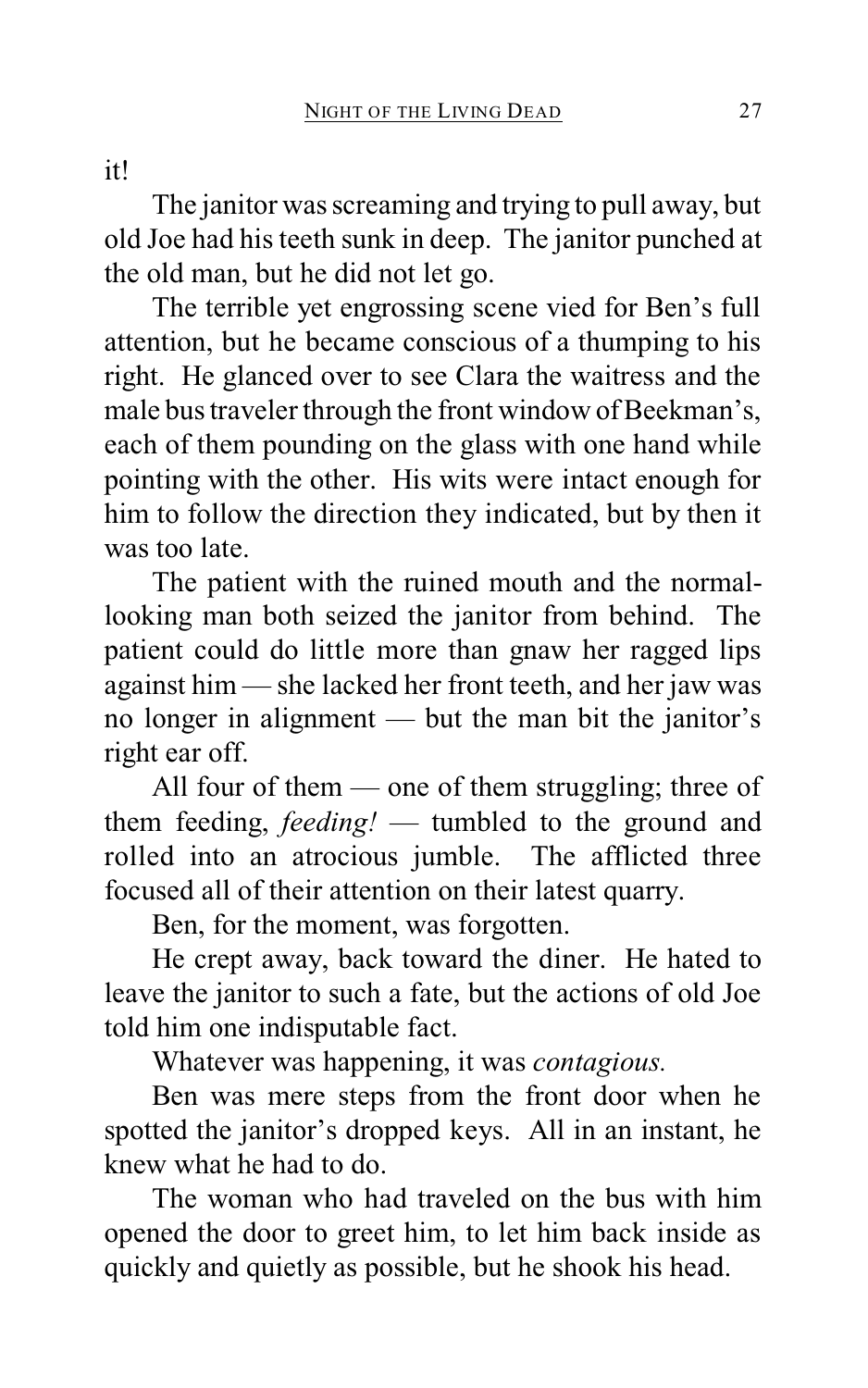"No," he whispered.

"What?" she gasped, then covered her own mouth with a frightened look at the three feeders. For now, they remained focused on the janitor.

"Get the waitress or the cook to lock this door, then shut off all the lights. Try to keep quiet."

"What about *you*?"

Ben swallowed. "I'm going for help."

The woman opened her mouth to say something, then hesitated. She stole one more peek at the three lunatics, then nodded. "Good luck," she said, and closed the door without trying to change his mind. A second later, without any help from the staff, she locked it.

He was committed now. Turning around, Ben took just a moment to build his nerve.

*Would it be better do this slow or quick?*

He opted for quick. Rushing straight through the hellish chaos, he stooped long enough to snatch the janitor's keys, then jumped away before his arm or leg could be seized.

He needn't have worried. They remained focused on ... on what was left of the janitor. My God, they were actually *eating* him!

*don't think about that, don't stop, just keep moving, keep moving before they* notice you*, damn it*

In seconds, Ben was behind the steering wheel, the door re-locked behind him. Adrenaline demanded that he get the hell out of there *now*, but he wasn't entirely sure where to go. In his rush, he had forgotten to ask for directions — which would have required entering the diner to talk to the waitress, anyway.

*Think, damn it!*

Okay ... okay ... he knew that the two other people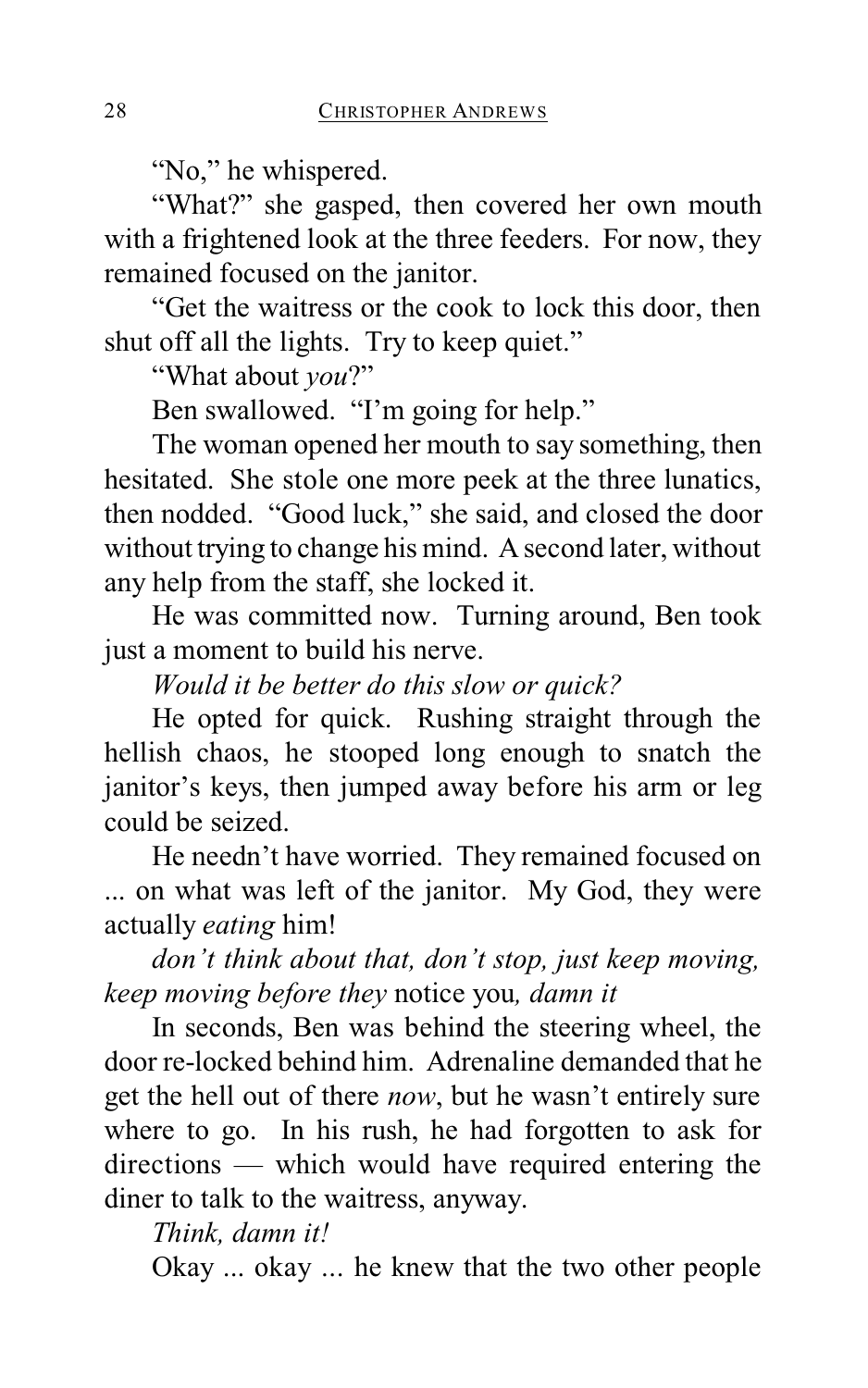who has disembarked with him had started walking up the road to his right, north, away from the old gas station. When Joe's cowardly friend had taken off running, he, too, had gone in that direction. If he had to bet money on it, he would go with the direction the three locals had taken.

All right. That's it then.

But now that he was sitting inside a locked vehicle and the three sick people, or whatever they were, remained oblivious to him, he felt secure in slowing down, if just for a moment.

The biggest problem wasthat he had no idea what was happening. He needed *information*.

Pushing the key into the ignition, he turned it only halfway, just enough to engage the truck's battery. Ready to turn down the volume at a moment's notice, he switched on the radio.

For the first several seconds, he heard nothing but static ...

*Great, just great!*

... but then the instant before he twisted the knob back to Off, a male voice broke through.

"*... back on ...?*" it asked. The signal continued to whistle and scratch, but then the man continued, "*Oh ... uh, ladies and gentlemen ... we're coming back on the air after an interruption due to technical problems*—"

*Thump!*

Ben jerked in surprise, switching off the radio on reflex as he turned to the driver's side window.

The patient, her wretched mouth a ghastly sight up close, had left the janitor ...

*Maybe because she can't* eat him *very well with broken teeth and jaw?*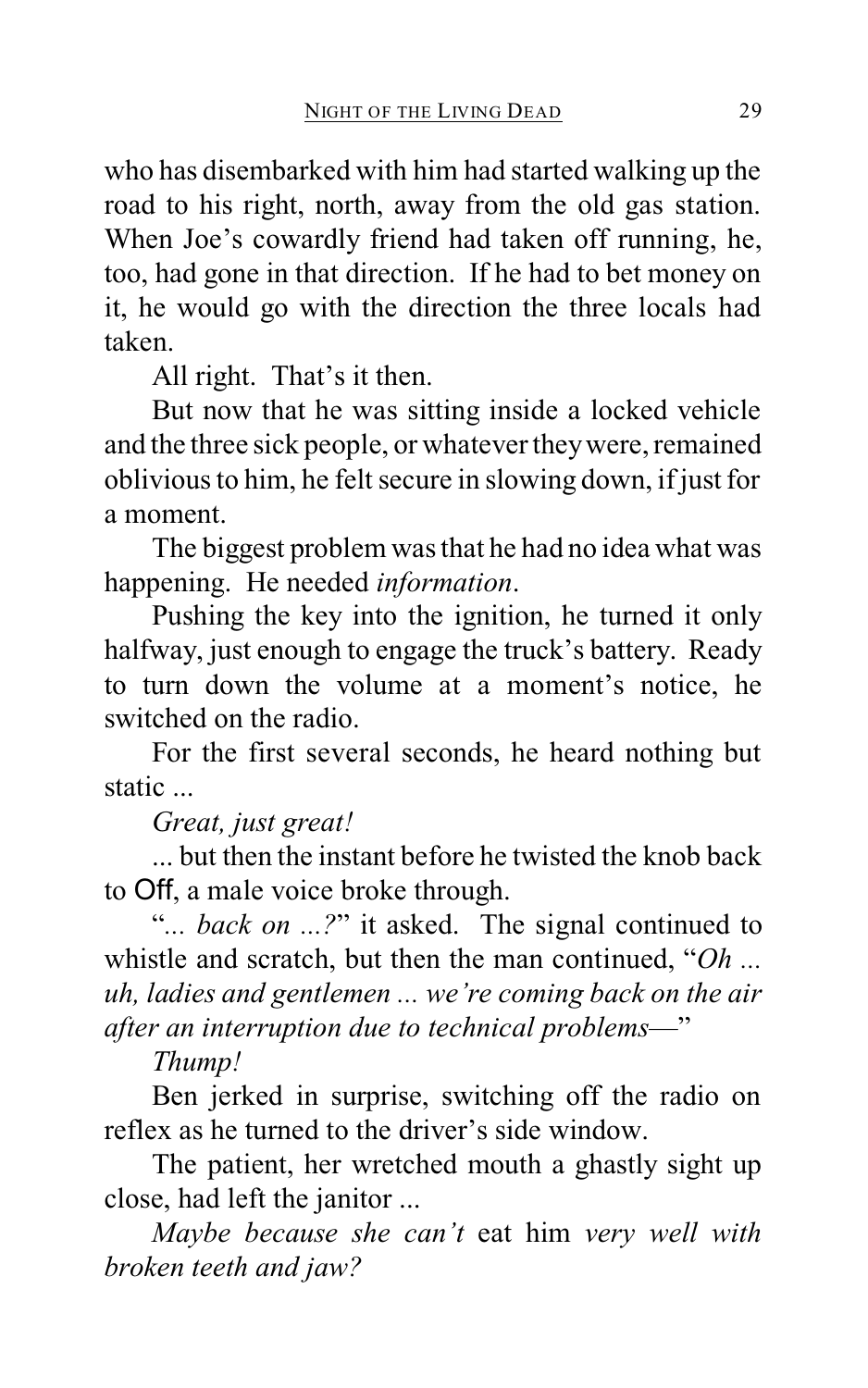... and was now outside the door, staring in at him with milky, dead-looking eyes. She drew back her fist and pounded on the glass again.

Okay, enough was enough. Ben started the truck and threw it into Reverse. The truck swayed a bit as the front tires rolled back over the woman's feet, but she gave no reaction of any kind — she just staggered after him.

Ben shifted into Drive, turning around to his left. He would have to swing around into a U-turn if he wanted to head north

Coming from the cross-street, a large gasoline truck rounded the bend, heading straight for him. Well, not *straight* for him *—* the driver was weaving all over the road! Drunk, asleep, or in some kind of distress, the gas truck screamed right across the road without heeding the stop sign.

Ben slammed on his breaks to keep from hitting it broadside.

As the gasoline truck continued forward, tearing through the guardrail, Ben finally understood *why* the poor driver was behaving so. Ten, maybe fifteen people men, women, even one child — were trailing after him, some of them dragging behind the truck, but most of them chasing after it in the awkward gait which Ben now recognized all too well.

The truck barreled toward the gas station, smashing through a low billboard, shattering the wooden sign into a million pieces and throwing the hanger-ons through the air. Seconds later, the truck ripped over one of the gas pumps.

Sparks flew and flames erupted, turning the gas truck into a rolling bonfire.

It didn't stop moving until it slammed headlong into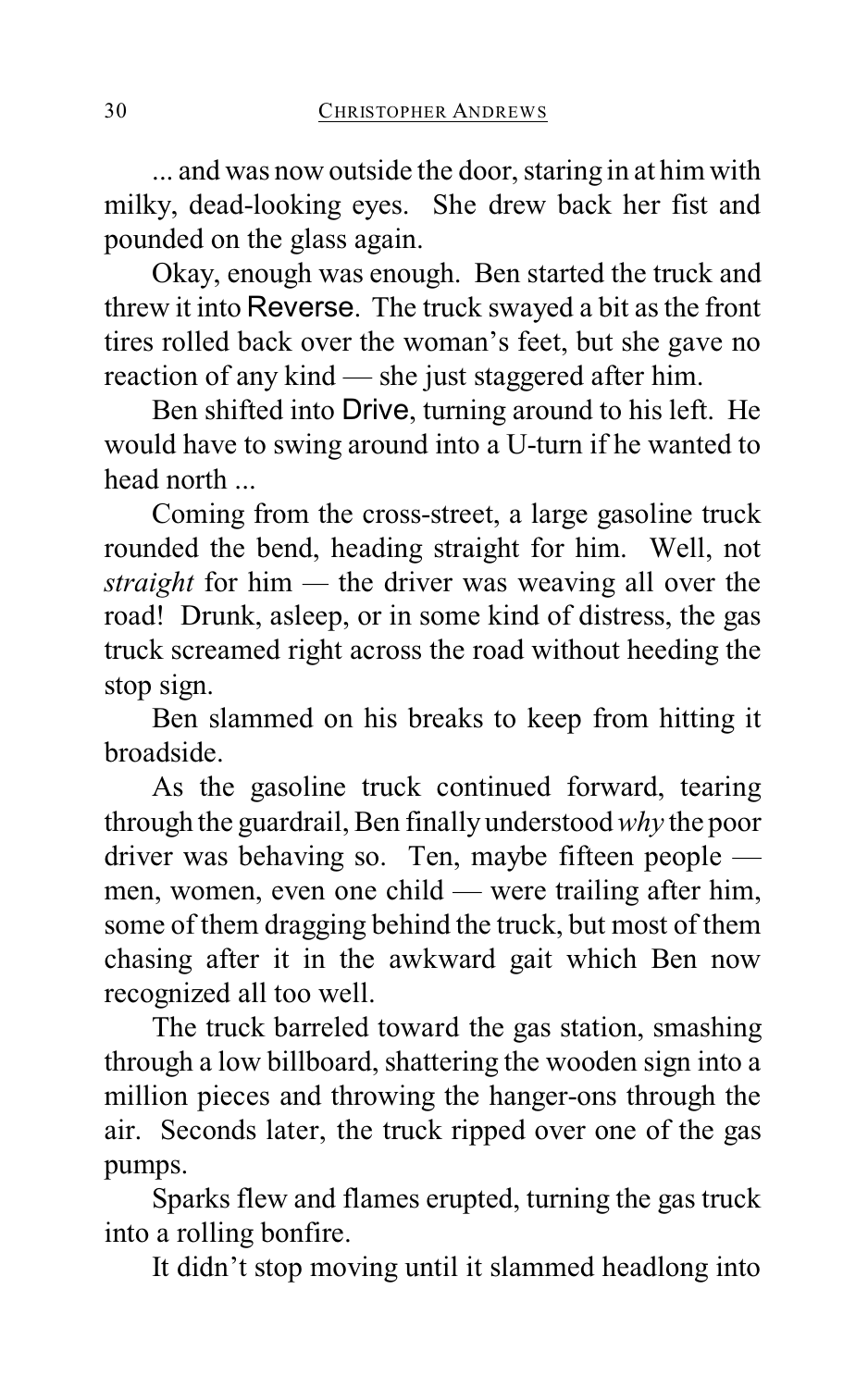the side of the gas station's front wall.

Instincts which had failed him earlier (and thereby saved him from the nurse) kicked into high gear, and Ben was out of the truck before he could contemplate the risk, the danger of such action. All he could think about was helping the driver.

He could hear an agonized scream coming from the gas truck. He did not know if it was the fire or those *things* which had gotten the man, but either way, it chilled Ben to the bone.

He didn't know what to do. He didn't know whether or not the truck was going to explode. He didn't know if he could save the man even if it *didn't* explode.

He did not know what to do.

The things which had been following after the truck had stopped now. They backed away, staring into the flames as though they were hypnotized, some of them holding up their arms as if to protect themselves even though the flames were a safe distance away.

*They're afraid of fire*, Ben realized.

Maybe he could use this to his advantage, to rescue the driver while they were held at bay. If the man from the bus could help him—

Ben turned back toward the diner, and his thoughts of seeking help stopped dead. Both the patient and the other sick man had emerged from behind the diner. He had not considered what that meant, but now he knew.

From his new vantage point further away from the building, he could see that the field behind the diner was *full* of those things, the majority wearing hospital gowns like the first patient. They had surrounded the place, and because the customers or staff had never gotten around to his suggestion of turning off the lights, he could also see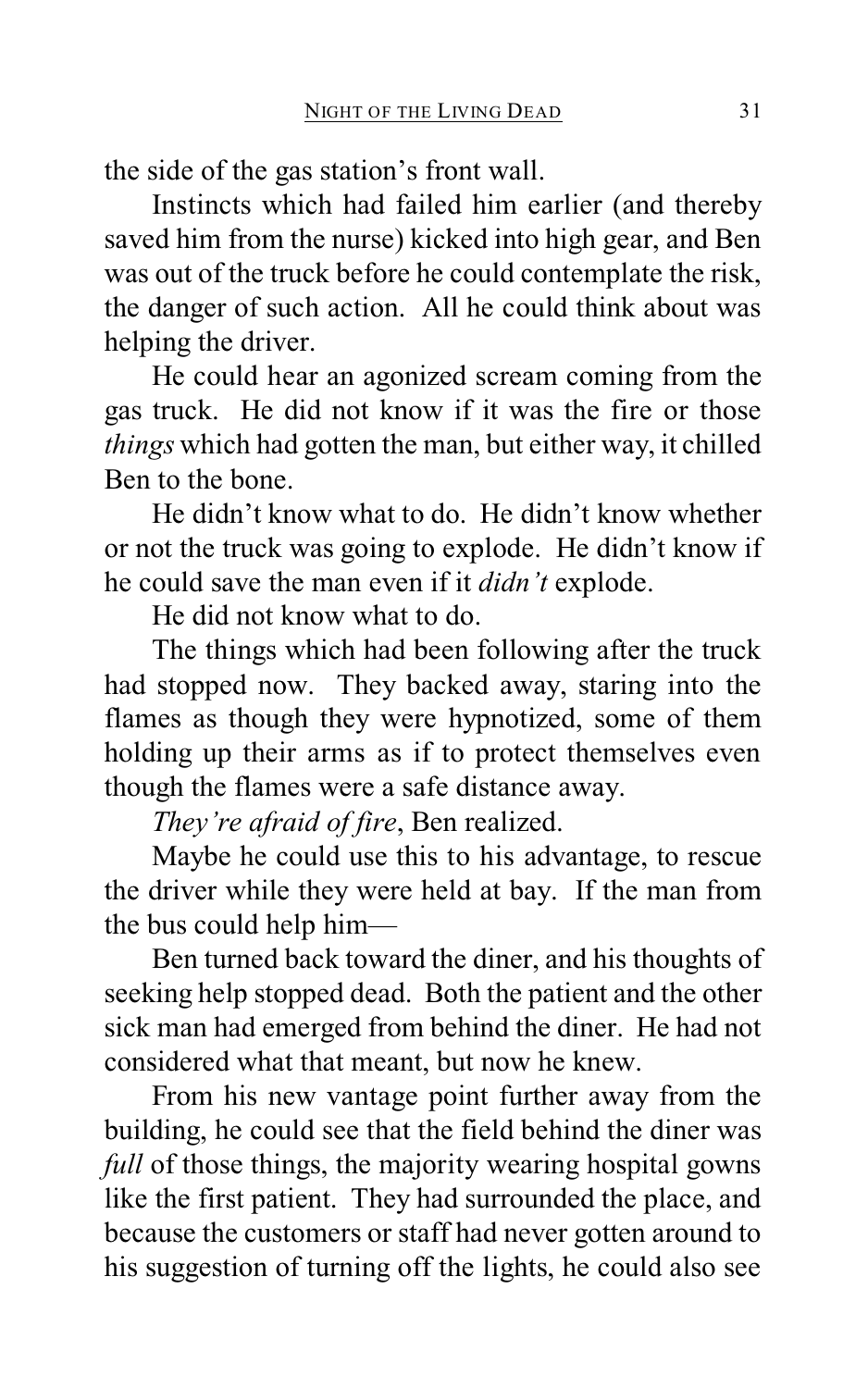that the things had somehow gotten inside — even with the tinted glass, he could see the shapes moving around through the windows.

If anyone were still alive, they wouldn't be for long.

Ben turned back to the burning truck, but there were no more screams.

He was alone.

The fire had spread to the gasoline station itself, and the flames licked high into the evening sky.

He was all alone.

He looked around. There were fifty or sixty of the things in plain view now. They just stood in place, staring at the flames ...

... until, slowly, one by one, they shifted their gaze to stare at *him*.

It was a petrifying, impious sensation. Ben might have frozen, rooted helpless to that spot, if he had not seen one thing.

The janitor was getting up. With his neck ravaged, with his ear and most of the fingers of one hand bitten off, with one leg mauled to the bone ... *the janitor was getting up*.

Ben was back in his borrowed pickup, was circling around and driving toward the parking lot before he realized what he intended to do.

The things did not move as Ben plowed the truck right through them. The janitor showed no sign of recognition or fear as Ben made a special point of crushing him.

They just stood there, staring at him. They scattered through the air like bugs, but there were no wails of fear, no cries of pain.

Ben sailed over the curb and raced into the coming night.